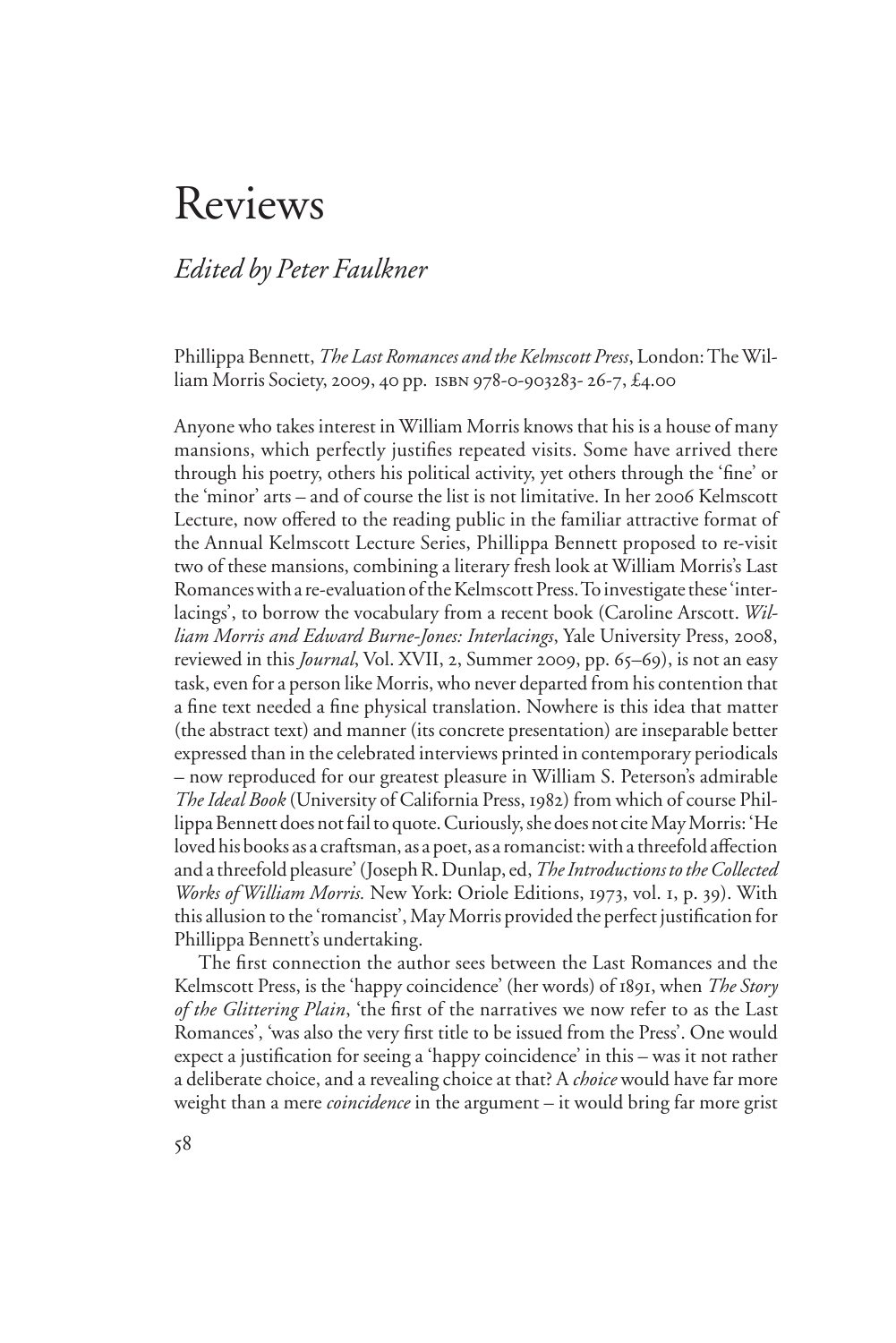to her mill – and we feel frustrated that this possible track is left unexplored. Evidently, it is impossible to reconstruct what really went on in William Morris's mind in 1891 (or any other date, for that matter): but it would have opened plenty of potentially interesting perspectives if the possibility that it was a deliberate choice had been considered.

Much has of course been written before on the Last Romances, and Phillippa Bennett offers a fresh angle of approach: they should be viewed from the standpoint of their wondrous content, both in the literal and in the figurative meanings. They are literally tales of wonder – and there, the quest for the ideal book (physically *and* textually) is not far from the ideal world evoked in them – and wonderful (marvellous) stories to read. This is a fascinating angle: who would not be seduced by a conception of 'mankind and the world as inherently wondrous'? The important word here is of course *inherently*, since it provides a link with William Morris's Socialism – a form of Socialism arguably derived from Rousseau, though Phillippa Bennett prefers to insist on the influence of Charles Dickens 'one of Morris's favourite authors' and the characters in *Hard Times*  $(1854)$ . Likewise, she prefers to lean on relatively obscure figures such as Cornelis Verhoeven (*Inleiding tot de verwondering*, 1967 [English translation *The Philosophy of Wonder*, 1972]) rather than the flamboyant and fashionable French practitioners of *nouvelle critique* such as Derrida, Lacan *et al*. And why not? At least one understands what Verhoeven writes – and what Phillippa Bennett is driving at: 'This recognition [by Morris] of mankind and the world as inherently wondrous' is, she suggests, 'the primary impetus for Morris's vast and varied output'.

Thus the author has her guiding thread, the unifying factor behind the many strands in Morris's indefatigable activity. Drawing on Verhoeven's idea that the 'zest for living' 'characterises the attitude of wonder', she very convincingly demonstrates that the 'zest for living' found in the Last Romances – the beauty of the world, the beauty of animal and vegetable life, the beauty of other human bodies perceived by the ever-thankful protagonists– is only a literary translation of Morris's basic philosophical sense of wonder. We can also be persuaded by her tempting argument that these beautiful human bodies are in a way a wonderful compensation for the harsh realities of Morris's times, when his contemporaries' bodies were so adversely affected 'by the demands of industrial capitalism'.

One well-known problem today is that many modern readers fail to perceive this sense of all-pervasive beauty, and therefore this wonderful dimension in the Last Romances. The publication contains seven plates of illustrations, of which two really stand out, in that, thanks to them, readers will be able to follow the well-documented discussion of the two versions of 'Friends in need meet in the wild wood' (from *The Well at the World's End*), prepared respectively by Arthur Gaskin and by Edward Burne-Jones, for the Kelmscott Press. Eventually – and predictably – William Morris chose the Burne-Jones version, and one may feel that if these Last Romances are ever 'read' today outside the circle of Morris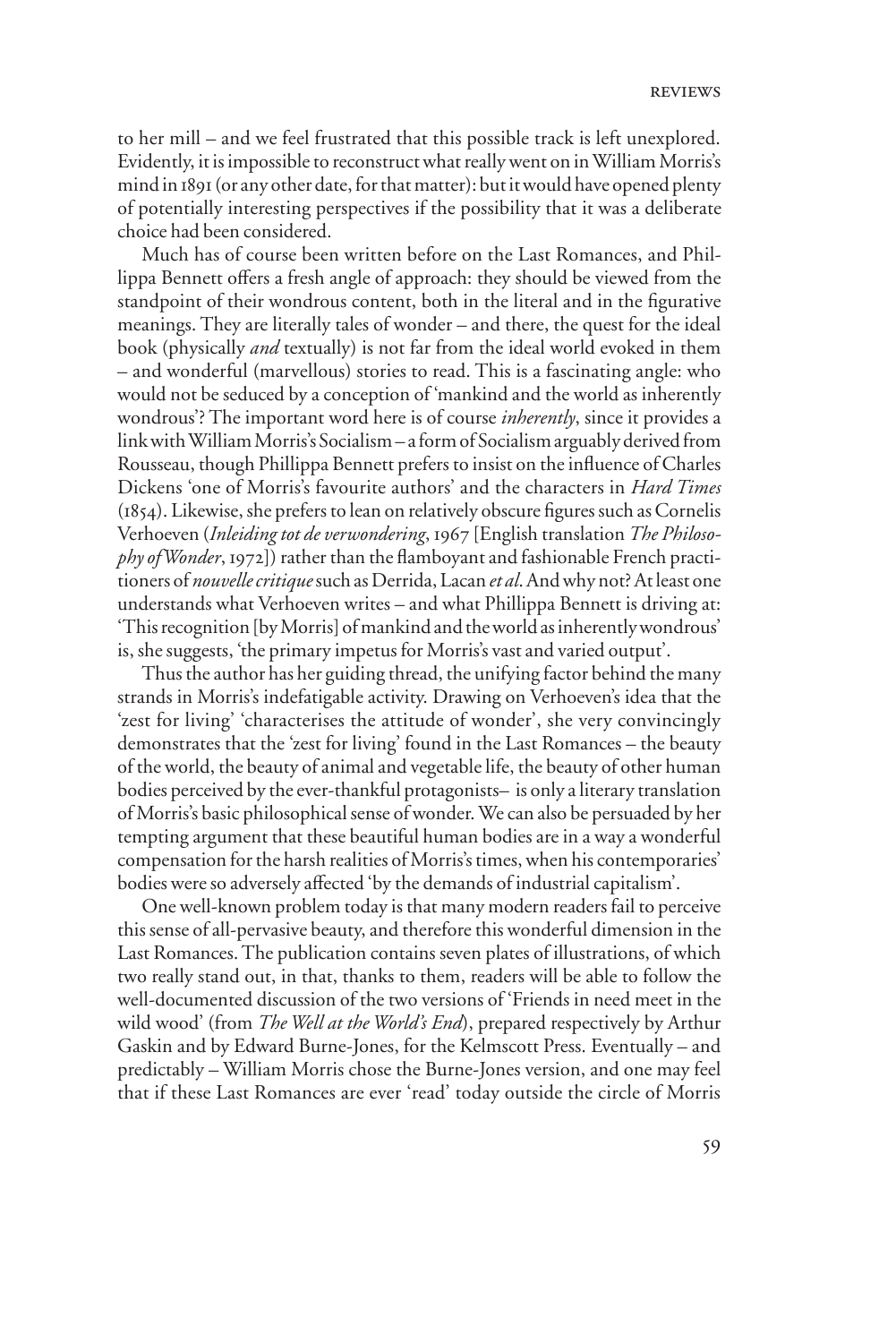#### THE JOURNAL OF WILLIAM MORRIS STUDIES . SUMMER 2010

scholars, it is first and foremost for their 'wonderful' drawings.

Naturally, Phillippa Bennett does not eschew the difficulty: she is fully aware of the common accusation of 'unreadability'. The texts have been felt to be 'almost unreadable' (the phrase is Paul Thompson's) or 'literally unreadable' (Amanda Hodgson's expression), first because of what we could call the linguistic barrier: 'the archaic vocabulary and willfully unusual sentence-construction' denounced by Hodgson. Here, the connection with the Kelmscott Press books is negative – the 'perceived linguistic difficulties' and 'visual difficulties' constituting 'mutually exacerbating' hurdles. If we follow critics such as Hodgson, Morris's conception of the Book Beautiful as concretely translated in the Kelmscott Press productions makes matters even worse, with 'the glaring black-on-white print, the Gothic font, the decorative capital letters in which the letter itself is indistinguishable from the border, the way the text is laid out in narrow columns so that the reader has difficulty recognizing where sentences end'.

But then, this off-putting combination does not only apply to the Last Romances. It is obvious that Chaucer's narrative in the Kelmscott *Chaucer* is no easier to understand than Morris's stories. But Phillippa Bennett's self-imposed remit only bears on the Last Romances – and she undertakes to counter the arguments of Morris's critics respecting them. There is in fact what we could call a halfway house in Morrisian criticism, since she notes that some people (such as Lorraine Janzen Kooistra) blame the 'unreadability' of the Last Romances on the Kelmscott Press designs. Once the texts are printed in ordinary book form, they apparently regain readability. Needless to say, this does not satisfy Phillippa Bennett, either. She accuses these critics of exaggerating their case, selecting the more obscure passages and the most elaborately blackened pages: in fact, she argues with unimpeachable common sense that the majority of Morris's production – whether it be text (even the Last Romances, with their negative reputation) or page design – is perfectly accessible to the modern reader. But she goes further.

Without mentioning him, she adopts in fact a Chomskyan approach: what counts is not the visible surface, but the deep structure. Here, she treads on far more controversial ground, as she argues that there is a fundamental unity and complementariness behind the apparent 'unreadability' of the Last Romances in the Kelmscott Press edition – a positive (*not* negative) combination resting on the uniquely wondrous nature of both text and book. This is controversial ground, concerned with personal aesthetic judgement, with which, predictably, many will not agree. But Phillippa Bennett's arguments to justify this bold claim cannot be summarily dismissed. Even those who, unlike her, do not immediately perceive the peculiar attractiveness of the Last Romances in the Kelmscott Press edition, will examine her reasoning with the serious attention it undoubtedly deserves. It is in fact an impassioned plea in favour of forgetting one's preconceptions – and the best compliment which this reviewer can address to the author is to confess that the miscreant is on the way to conversion. There is a major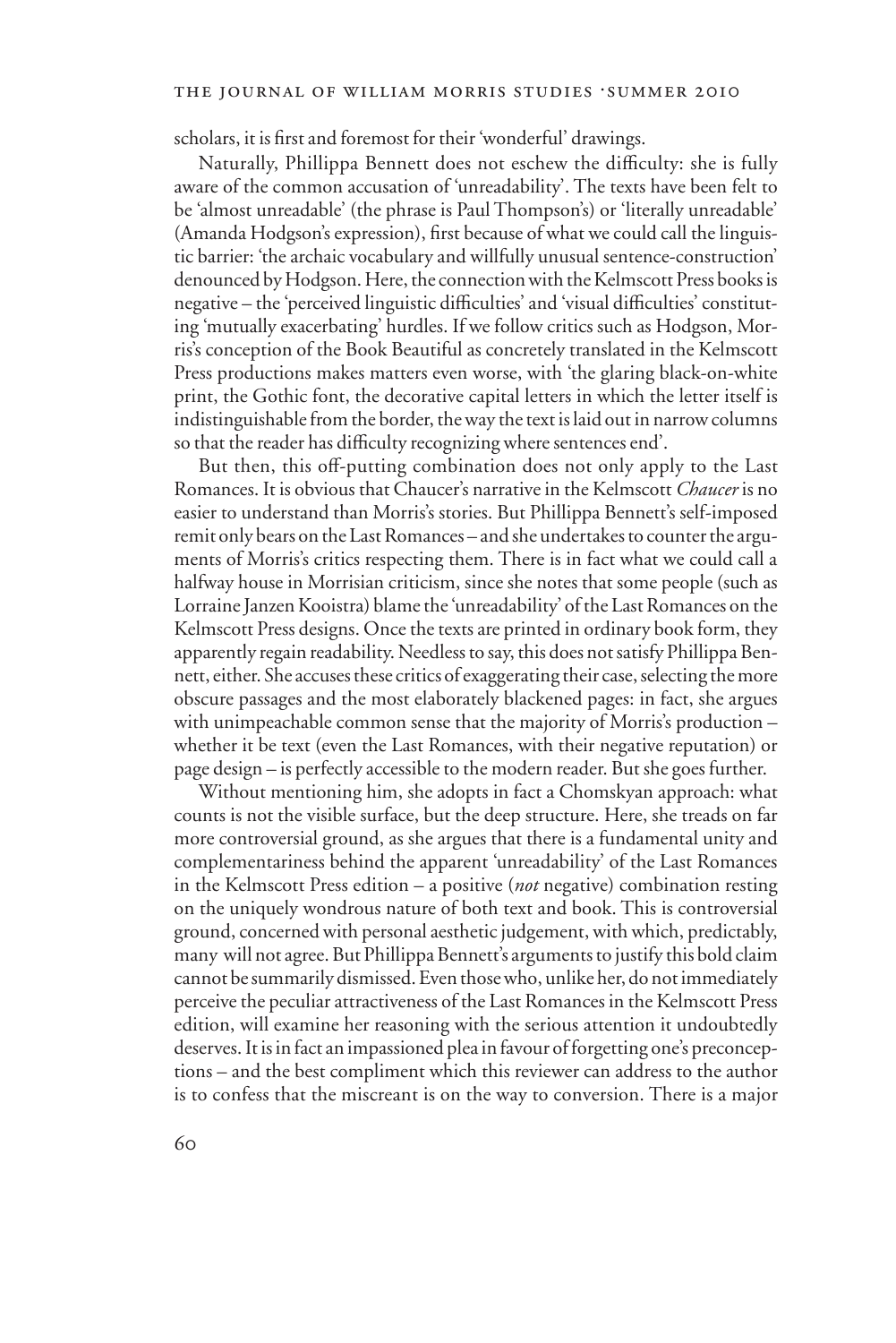obstacle, however. How many readers of this fine Kelmscott Lecture will have access to, say, *The Story of the Glittering Plain* or *The Well at the World's End* in an original Kelmscott Press edition – not of course as a museum piece in a showcase, but as a real book to handle and peruse?

*Antoine Capet*

Helen Elletson, *A History of Kelmscott House*, London: The William Morris Society, 2009, 64 pp., thirty three illustrations, eighteen in colour. ISBN 978-0-903283-27-4, pbk, £5.

'The house is just about big enough for us, and the rooms are mostly pretty': so wrote Morris to Jane, then wintering in Oneglia, about what was to become their home from 1878 until his death in 1896. Looking to move from Turnham Green, he had been alerted to the house in Upper Mall by Rossetti. As Helen Elletson, the Society's Curator at Kelmscott House tells us, it was built during the late 1780s. Its third occupant, Francis Ronalds, is notable as having in 1816 constructed, in the garden, the first electric telegraph, an achievement recorded on a tablet affixed to the coach house.

George MacDonald, the poet and novelist, also lived there with this wife and eleven children for ten years from 1867. They entertained extensively, with celebrities such as Tennyson and Ruskin visiting, plays performed in the garden, and the coach house got up as a theatre. Morris acquired the house from MacDonald at an annual rent of £85. Repairs and re-decoration were to cost £1,000. Morris then changed the name of the house from The Retreat to Kelmscott House, in allusion to the Oxfordshire Manor. Thus began the period for which the house is remembered and commemorated today. It is now a grade II\* listed building within the Mall Conservation Area, yet in 1878 it adjoined a slum known as Little Wapping, whence urchins would sometimes disturb Morris with their shouting.

The longest period of occupation, though, is that of Mrs. Stephenson. She and her husband moved there in 1926, and she remained until her death in 1972. During that time, one half of the 600-foot (*ca* 180 m)-long garden was lost to the construction of the A4, the Great West Road. A friend of May Morris and a member of the William Morris Society, Mrs Stephenson bequeathed the house to the Society, together with a number of original Morris & Co. items. The Society ran the house as the William Morris Centre from 1975 to 1980, but for lack of any endowment was obliged in 1983 to let it as a private residence, while retaining the basement and coach house for its own use. These constitute the present museum.

Writers have always been attracted to the house. After MacDonald and Morris came H.C. Marillier, W.H. Draper and, more recently Christopher Hampton,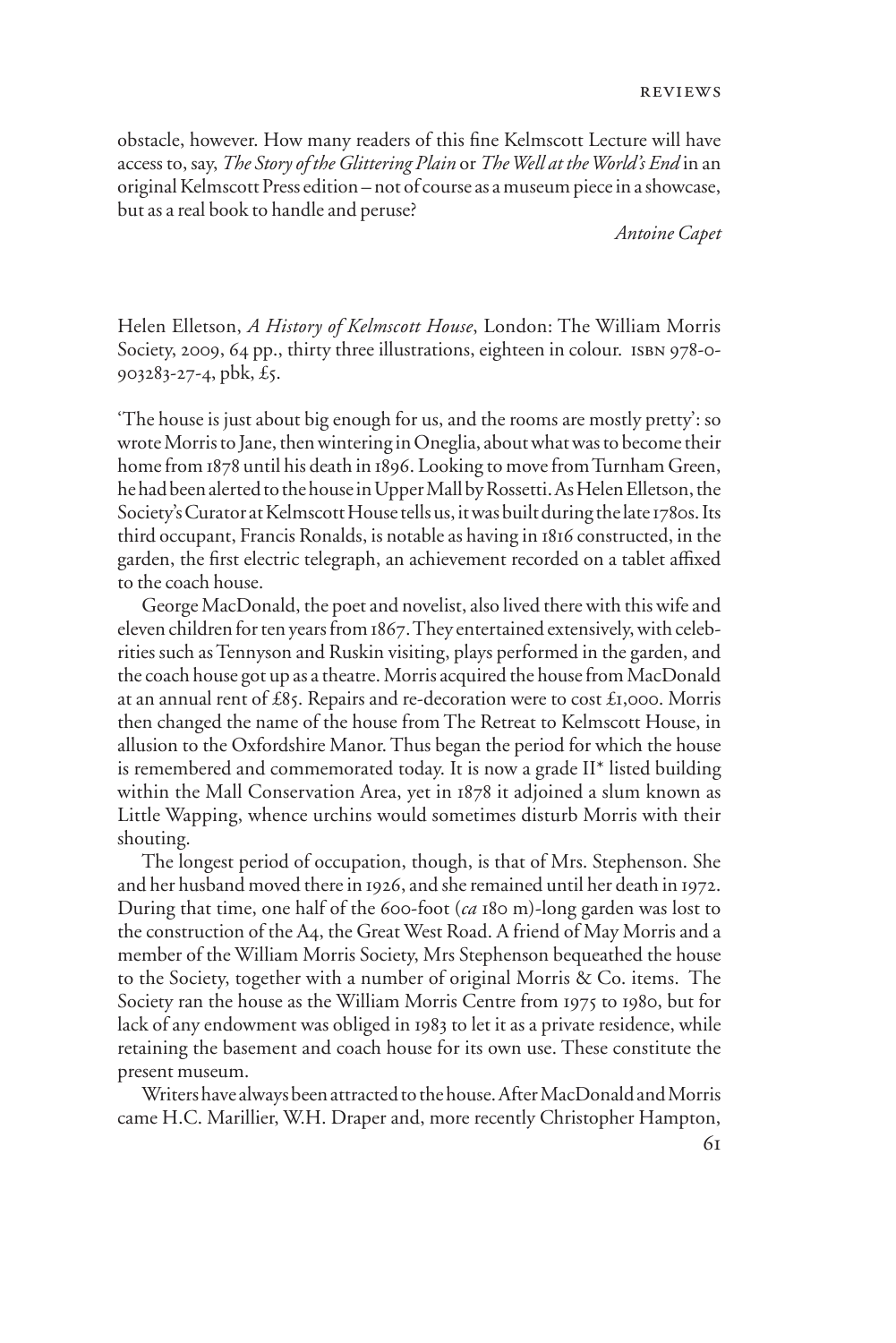whilst Athene Seyler, the distinguished and long-lived actress, who occupied the flat over the coach house, published a book on comic acting. The elegant proportions of the house and its position overlooking the Thames continue to enchant. Hidden away, it still has something of a retreat about it such as MacDonald recognised. All this and much more is related in Helen Elletson's history, which flows smoothly across two hundred and twenty five years. It is fully illustrated, as well being enriched with quotations from May Morris's memories of the house as she lived in it as a young woman. Five views reveal how the rooms were arranged in Morris's day, whilst there are eleven colour plates of his wallpapers and designs and, as frontispiece, his portrait photograph by Frederick Hollyer (*ca*  1876). Other reproductions show the appearance of the house at different epochs. Footnotes on each page, and a bibliography, further complement the text.

Everything the casual or more concerned visitor could wish to know about Kelmscott House lies within these covers which, imaginatively, show the house emerging from elements of Morrisian design – truly, a beautiful book for a beautiful house.

 *Colin Clark*

Brenda King, *Dye, Print, Stitch. Textiles by Thomas and Elizabeth Wardle*, Macclesfield: Macclesfield Museum Trust, 2009, 84 pp., 60 illustrations, mostly colour. ISBN 9781870926003.  $£22.50$  (incl.  $£2.50$  for p&p) from the author: bm.king@btinternet.co.uk.

Brenda King is Chair of the Textile Society. During 2009 she co-curated four exhibitions which marked the centenary of Thomas Wardle's death: *Wardle: the Man*, in Leek, Staffordshire; *Dye, Print, Stitch: Textiles by Thomas and Elizabeth Wardle* in Macclesfield, Cheshire; *The Manchester Indian* at the Whitworth Art Gallery, Manchester, and *Experiments in Colour; Thomas Wardle, William Morris and the Textiles of India* at the William Morris Gallery, Walthamstow. This is an achievement in itself. Her book seeks to honour Wardle's accomplishments, together with those of his wife, Elizabeth.

Thomas Wardle (1831–1909) was born in Macclesfield, Cheshire, into a family of silk dyers. His father Joshua Wardle (1802–1879) was a gifted dyer who produced 'Raven Black, the bluest black in the world'. (p. 1) In the year of Thomas's birth, Joshua moved his family and his workplace from Macclesfield to Leek in Staffordshire in order to take advantage of the waters of the River Churnet, which were particularly suited to the dyeing process. Dr King makes it clear that Thomas was a man of broad talent and experience. He could steer through the cross-currents which lay between Art and Science, East and West, Ancient and Modern and Craft and Industry … The owner of a silk dyeing and printing com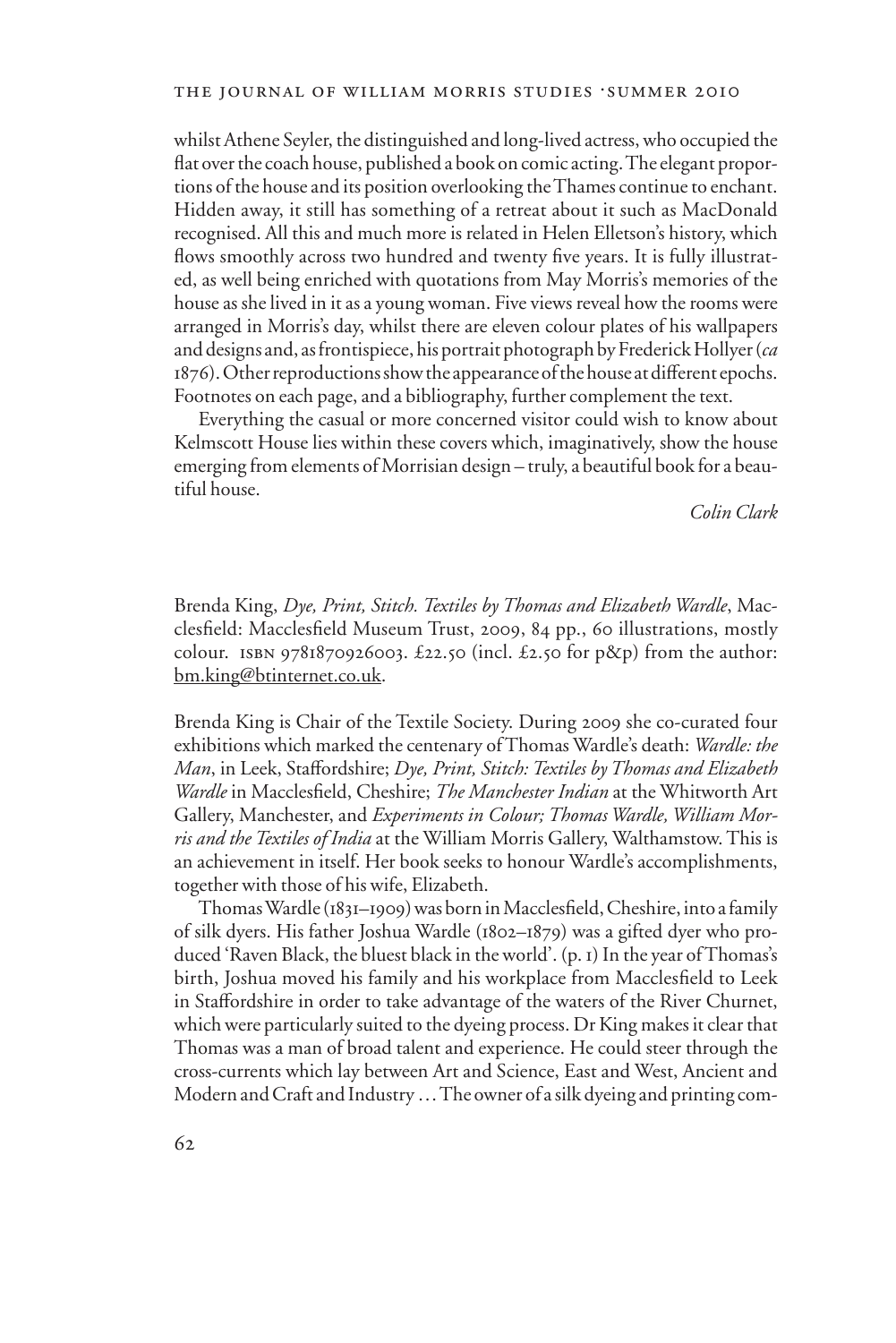pany, he became an international authority on dyeing and printing textiles. He was also a designer, entrepreneur, businessman, educator, musician, composer, geologist and sportsman. (p. 1)

His wife Elizabeth (1835–1902), a gifted needlewoman and colourist, became Superintendent of the Leek Embroidery Society, training and organising a team of skilled women. The other stars of the book are silk dyeing and printing, particularly tussur silk, which had not been successfully dyed before, and Leek itself, which, it appears, became the focus of a great deal of architectural and Arts and Crafts activity as leading architects such as Richard Norman Shaw, Giles Gilbert Scott and William Sugden were commissioned to extend and re-order local churches and domestic buildings. In turn, the architects commissioned the Leek needlewomen to stitch their designs on altar frontals, vestments, and other embroideries. Some of these are still in use. The Leek Institute operated as an extension college for Cambridge and Oxford universities.

Dr King makes it clear that the Wardles formed part of a global textile network which took advantage of the efficient communications offered by the British Empire and the growth in nineteenth century consumerism. Thomas became the chief supplier of dyed and printed silks to Liberty's, amongst other retailers. He and Elizabeth also opened their own shop on Bond Street in order to sell silks and the products of the Leek Embroidery Society. He was a member of learned societies and a founder member of the Arts and Crafts Exhibition Society. He countered the threat posed to the market by a flood of silk goods and materials from the Far East by developing important contacts with the silk industries of India, Lyon, Piedmont and Krefeld. These contacts enabled him to keep abreast of scientific and technological developments which were essential to remaining competitive. He founded a research department at his Hencroft dye works in Leek, in order to solve technical problems with raw materials such as tussur silk, and to resuscitate lost skills in the use of natural dyes.

The book really takes off with the practical details of the story of tussur silk and the exquisite textures and colours produced through the skill of the Leek dyers and embroiderers. It is well known that William Morris visited Leek at least five times between July  $1875$  and the spring of  $1878$ , in order to learn the finer points of natural dyeing at the Hencroft works. He stayed in the Wardle family home, 62, St Edward Street, Leek, sometimes for a fortnight at a time, and the two men enjoyed a lively relationship while Morris struggled to perfect a method of indigo dyeing which had almost disappeared from Europe.

Morris persuaded Wardle to print some of his designs, which necessitated adding block-cutting and printing areas to the Leek factory and directing the company in an entirely new way. Between 1875 and 1877 Wardle printed Morris's *Tulip*, *Honeysuckle*, *Acanthus, African Marigold, Bluebell* and *Snakeshead.* Then came *Indian Diaper, Iris, Little Chintz, Marigold, Carnation* and *Pomegranate.* These textiles were commercially successful and were often exhibited. '20 years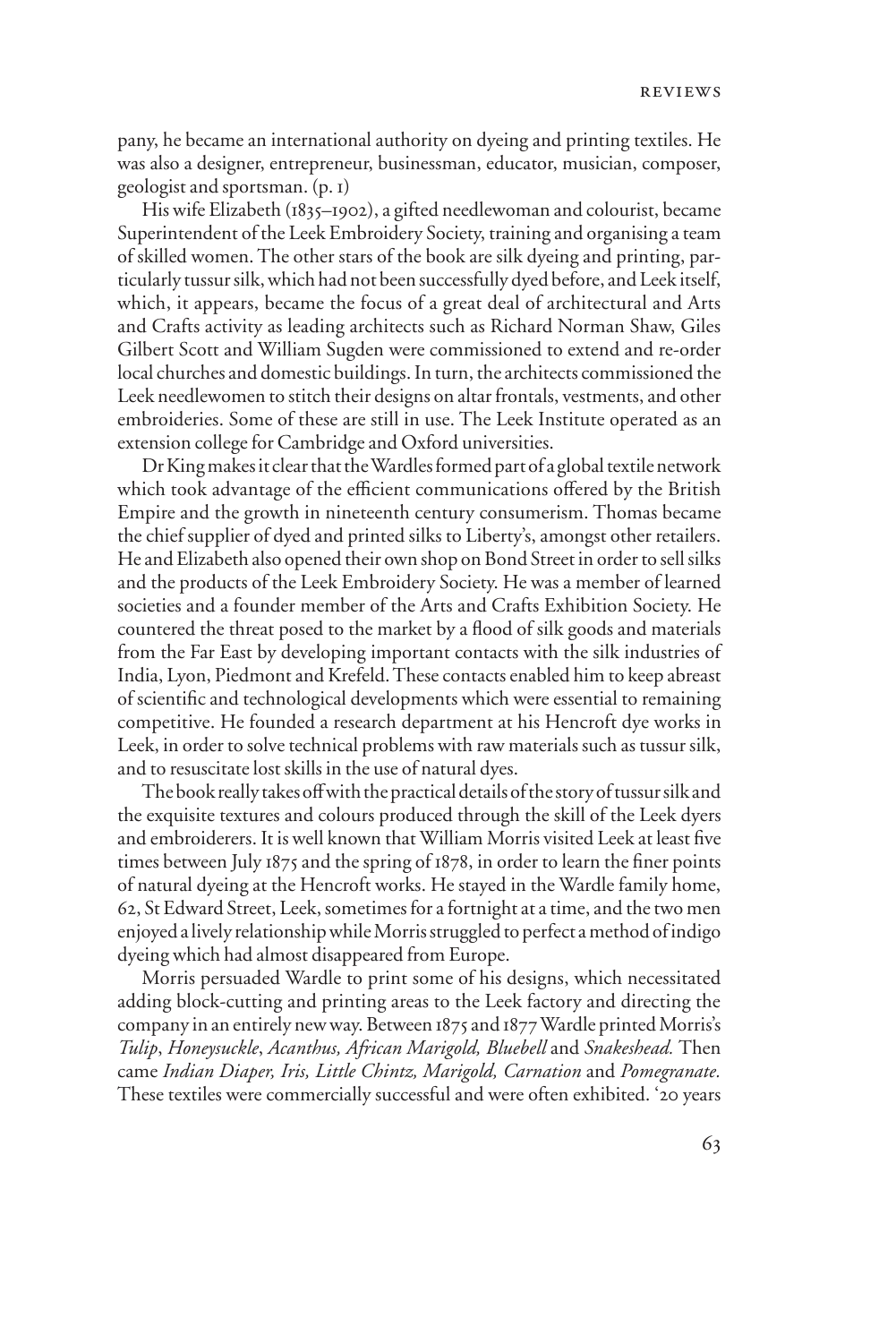later they were still acknowledged as the best of their type'. (p. 33) They continued to be produced by Wardles long after Morris and Company printed their own textiles. There is a lovely photograph on page 34 of a piece of Morris's *Bluebell* design, printed by Wardle and Co. on to silk and then embroidered with Indian tussur silk by the Leek Embroidery Society. Wardle was extremely generous in allowing Morris to use his dye recipes at Morris and Company, especially as at times 'their alliance was explosive'. (p. 32) Wardle and Co. were also to print textiles for other contemporary designers, including Walter Crane, Lewis Foreman Day and John Dando Sedding, one of whose exquisite designs, embroidered by the Leek needlewomen, is illustrated on page 45.

*Dye, Print, Stitch* is beautifully illustrated with the original plans of Joshua and Thomas Wardle's dye works; maps, photographs of letters and book bindings; pictures of Elizabeth and Thomas and ten of their fourteen children, and photographs of fabric designs, silk yarn and embroidery, including detailed shots which enable the reader to examine specific stitches closely. There is a delightful picture of Wardle's employees (p. 15), seventeen of them, sleeves rolled up, all wearing pale shirts and collars and ties for work in and around the dye vats. There are three chapters covering the Wardle companies, Wardle and the Arts and Crafts movement and the Leek Embroidery Society. The chapters are packed with interesting information. However, there is no index, and a fairly limited selection of notes after each chapter.

No book is perfect, but Dr King has been rather ill-served by her editor and proof reader, who might have advised a tighter focus and concision, with less repetition. Individual chapters are better edited than the Preface and the Introduction, but they possess no headings, so that one must return to the Contents page in order to discover where they begin and end. The punctuation is rather erratic, the use of apostrophes can seem odd, and there are numerous other grammatical and syntactical errors. Lichfield is spelled Litchfield, and Burne-Jones is spelled 'Burn-Jones'. All this detracts from the value of the content.

A Wardle family tree would have been useful when younger members of the family pop in and out of the story unannounced, as would a glossary of the stitches used by the Leek embroiderers and technical terms such as 'passementerie', 'orphreys' or 'glacined'. The text mentions that the names of more than fifty of the Leek needlewomen are known; a list would surely therefore offer interest, not least for their descendants.

*Diana Andrews*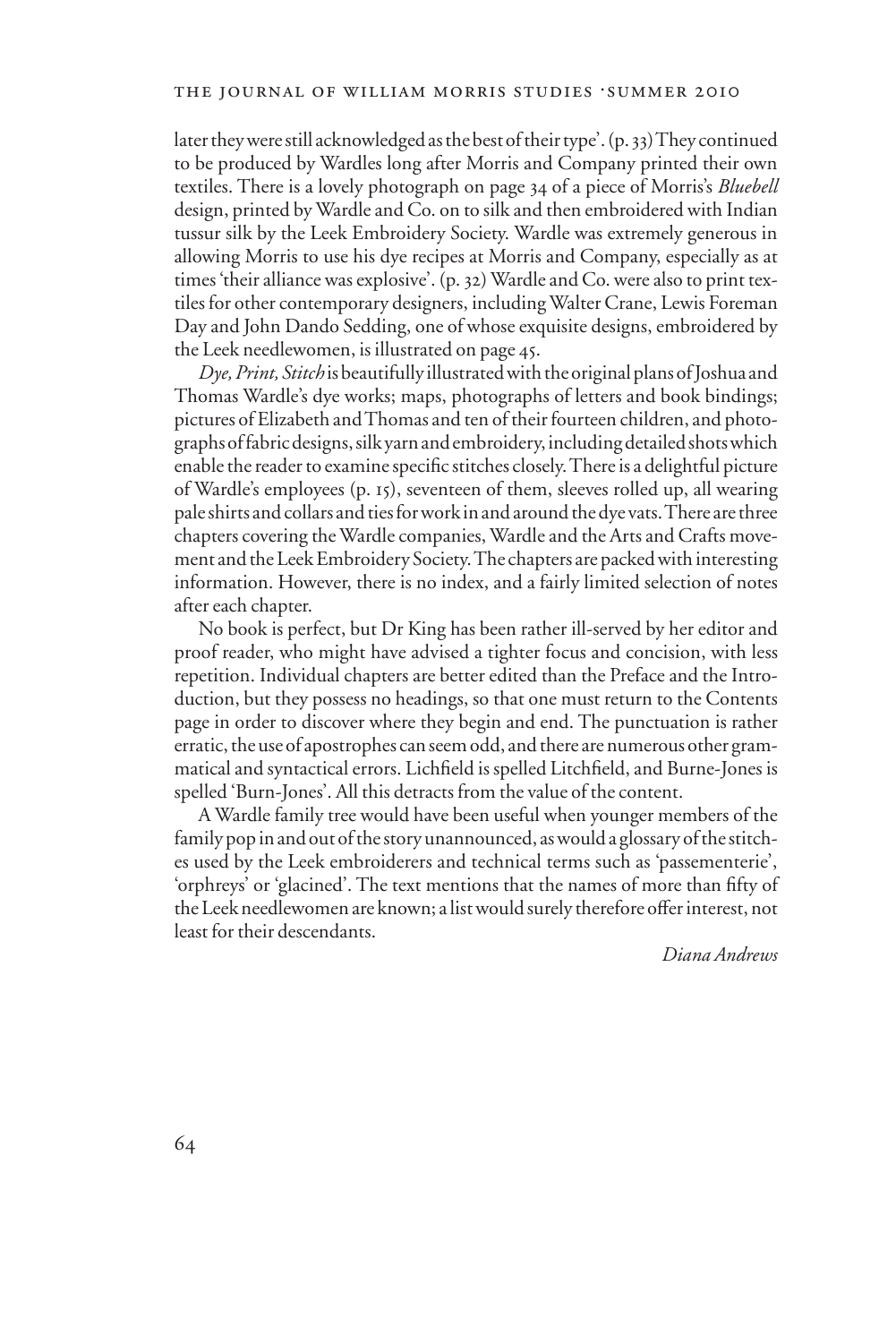John Simons, *Rossetti's Wombat: Pre-Raphaelites and Australian Animals in Victorian London,* Middlesex University Press, 2008. 152 pp., isbn 978-1 904750 60-4,  $f_{12}$ 

Talented creatures, wombats, for as John Simons informs us in this delightful book, they 'have evolved the capacity to produce more or less cubic faeces'. One cannot help but be impressed, though given that Simon also tells us that 'their faecal pellets are just about the driest of any animals' (*sic*), it sounds as though this may have been a somewhat painful talent to develop (its advantage is that cubic pellets are easier to stack to mark out territory). Wombat sperm is 'marked by its sickle-shaped heads', a feature shared with their relatives koala bears, apparently. Despite his unbridled enthusiasm for all things wombattian, Simons alas tells us nothing about wombat testicles, which one might expect to be no less interesting than their faeces or sperm. But he does have a lively interest in the testicles of his fellow wombat-enthusiast Dante Gabriel Rossetti, whose hydrocele, or gross swelling of the testicle, makes it unlikely, in Simons's view, that he could have consummated his love for Jane Morris. Indeed, the plump cushions which the artist carries in the Burne-Jones cartoon of him pursuing Jane may well constitute – as Simons warms thoroughly to his testicular theme – 'a sly dig at the state of Rossetti's genitalia'.

'Now, why is all this of any interest?' as John Simons disarmingly asks of his own prose at one point (and might have asked many times more). In this selfdeclaredly 'whimsical book', he creates as many ingenious contexts as he can for making some sense of the brief life of Rossetti's wombat, Top (purchased for eight pounds from Jamrach's shop in September 1869, died 6 November 1869 and subsequently stuffed). Simons pursues every conceivable context with great gusto, and one cannot but admire the strange reaches of scholarship into which he has ventured on our behalf in compiling this enjoyable book. He approvingly cites Rossetti's 'apparently unquenchable desire to own what he called "beasts"', and this drive is entirely matched by the author's own unquenchable desire to know about Victorians and beasts, especially Australian ones.

Australian animals, as they begin to arrive back in the home country from the end of the eighteenth century, create problems for the categories which the European scientific imagination has invented in order to catalogue, and thus master, the natural world; and are thus both fascinating spectacles at the popular level and challenging intellectual conundrums for the scientific elite. A dead wombat is sent to Newcastle in 1799, and is still to be seen in the Hancock Museum apparently; and from then on wombat mania threatens to shape world history, for 'Napoleon's imperial ambition towards Australia might have been stimulated by the desire to have more wombats', and sweeps through the fashionable world (by the 1880s you could encounter wombat hearth rugs or wombat fur carriage rugs). Kangaroos do well too, with some early (and execrable) poems devoted to them by Robert Southey and Charles Dibden, attempts to farm them in Lincolnshire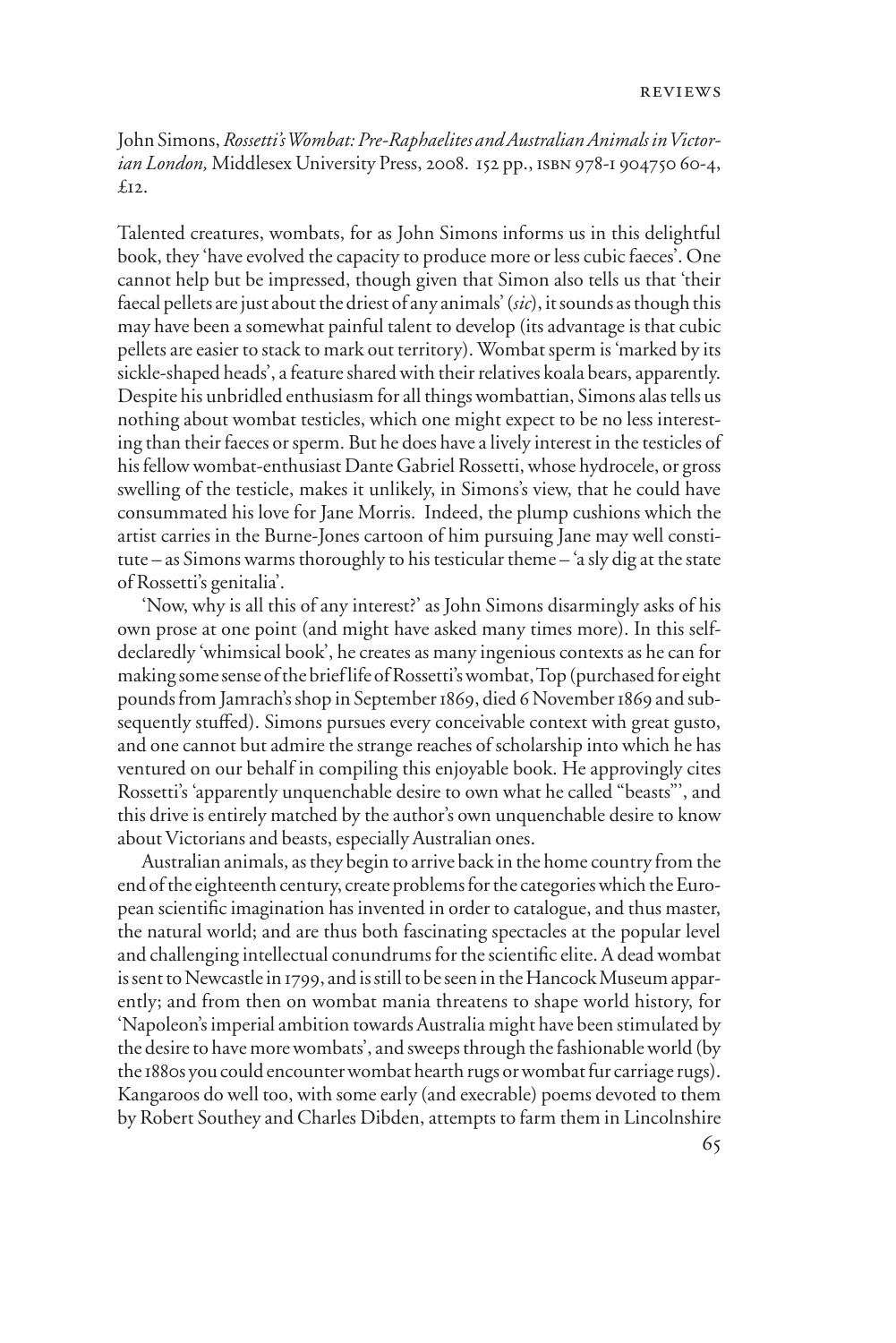(which persist into the 1960s), and a number of them kept in Windsor Great Park by George III. One wonders whether, in the improved environmental conditions of Morris's utopia, as William Guest, Dick Hammond and Clara make their brief visit to Windsor Castle on their way up the Thames, the kangaroos have returned.

But the whole mad world of the Victorians and their animals – not just Australian ones – is evoked for us here. William Buckland is eating his way busily through the animal kingdom ('He wondered whether bluebottles or moles tasted worse'); the Duke of Edinburgh keeps an elephant on his ship for seventeen months ('What on earth do you do with an elephant on a smallish war-ship?'); Jamrach wrestles down a tiger which has escaped from his East End animal and curios shop with a boy in its jaws, or struggles to accommodate a twenty-threefoot-long Australian crocodile he has got in stock; and Rossetti acquires an extraordinary menagerie of animals of nearly all kinds in his Cheyne Walk back garden in Chelsea. I say nearly, because his plan to keep an elephant in residence to help with the window-cleaning never came to fruition, nor did his desire to possess a lion, since it would have cost too much to run hot water pipes out into the garden in order to keep it warm in winter. His racoon 'ate a considerable number of Rossetti's poems in manuscript', so we may regard this as the animal kingdom's fitting revenge on its neglectful Cheyne Walk master.

He also, among so many other unusual creatures, possessed a wombat (or two, actually, but it is only Top who concerns us here). Wombat mania had already run rife amongst the 'jovial campaigners' in the Oxford Union in 1857 where, as Val Prinsep reported: 'Caricatures of this creature in every imaginable position in all the windows'. Wombats may have been a gift to visual artists, but they were rather more intractable material to poets; after all, what can you rhyme with 'wombat'? Rossetti himself tried 'combat' (easy), 'bomb at' (inventive, in a faintly Hopkinsian manner) and 'sweet and fat' (lazy). His sister Christina recast the beast in Italian form as 'Uommibatto' rather than 'wombat', which perhaps opens up more rhyming possibilities in that language. His more prosaic brother William did not rhyme the new little fellow, but simply referred to him unkindly as 'the most lumpish and incapable of wombats'.

But how do you name your new creature once you have acquired him from Jamrach's? 'Of course, I shall call him "Top" ', Rossetti wrote to Miss Losh; and John Simons, who is so sensitive to nuances of language throughout his entertaining book, curiously does not pick up on that casual 'of course'. But at a time when Rossetti was exhuming Lizzie Siddal but pursuing Jane Morris, and Morris was (in Simons's view) pursuing Georgiana Burne-Jones, and Burne-Jones himself was pursuing, and in John Donnean phrase 'getting', Maria Zambaco, the new furry arrival at Cheyne Walk becomes a lighting-conductor for many of these tensions, 'another link in the covert chain of signals he [Rossetti] was sending out to Janey Morris'. To call the wombat 'Top' in a social circle in which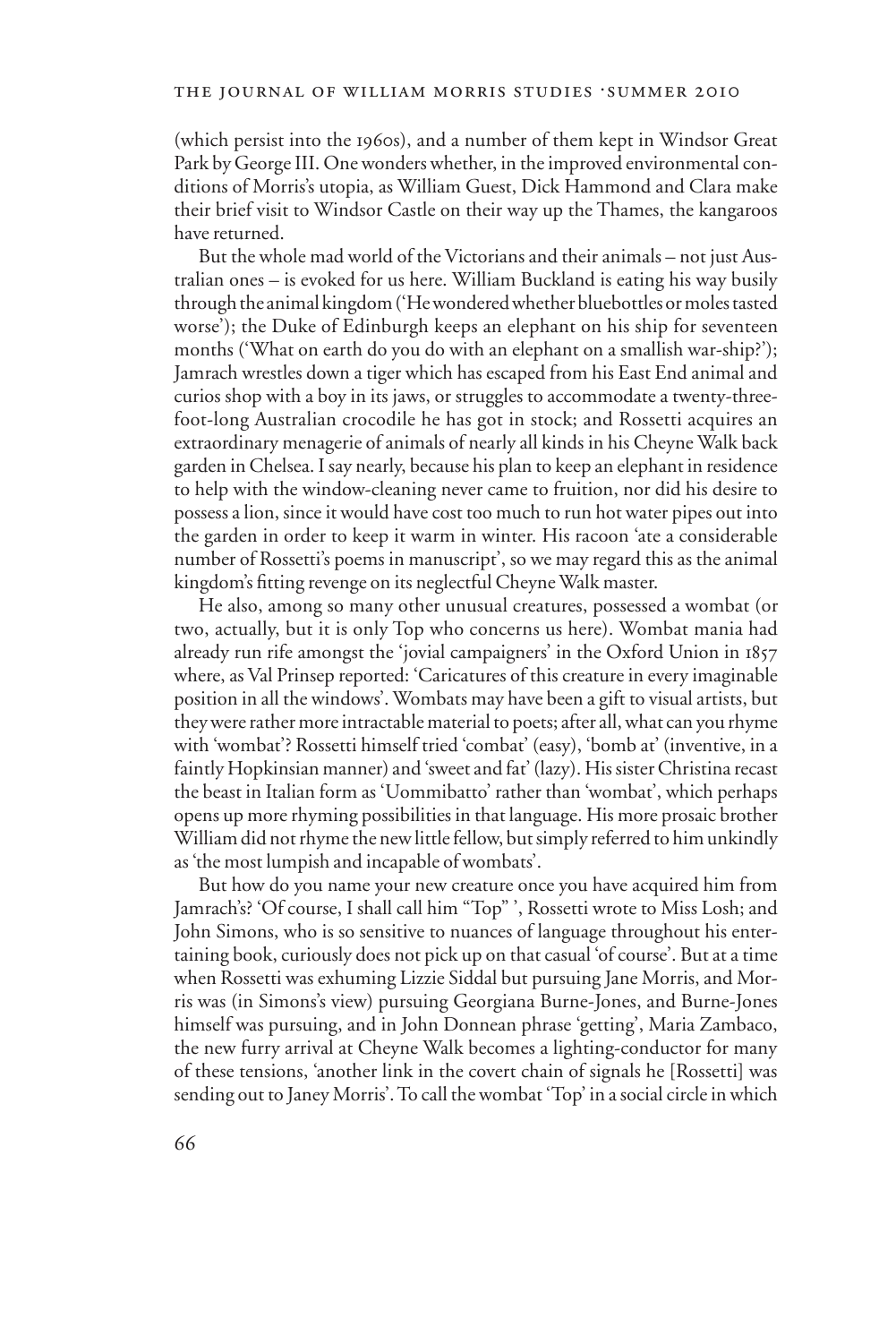Morris himself was 'Topsy' is thus a way to diminish or master Jane's legal and sexual possessor, of restoring Morris to the subaltern role he had played during the late 1850s as Rossetti's devoted admirer and student; and the most powerful visual image of all is Rossetti's malicious cartoon of Jane Morris walking with a diminutive wombat/Morris figure on a lead behind her.

'Can we stretch back into a Victorian world and smell it with the keen sense of a wombat?' John Simon asks at the end of this stimulating book, having done a very effective job of giving us a wombat's-eye view of the sexual tangles of Rossetti, Morris, Jane and the others. 'Top is finally out of reach', though, he concludes lugubriously; but I wonder. Given how intelligent wombats are ('proportionally very large brains, that are fitted into their heads by dint of deep and complex folds'), and given that, as Simons himself informs us, as late as '1902 Helen Rossetti was having regular visitations from Gabriel during her spiritualist experiments with a planchette', might there not still be ways of calling up the spirit of Top to have his firsthand say on the complex sexual matters he witnessed unfolding before him in Cheyne Walk late in 1869?

 *Tony Pinkney* 

Michaela Giebelhausen & Tim Barringer, eds, *Writing the Pre-Raphaelites: Text, Context, Subtext,* Aldershot: Ashgate, 2009, 262 pp., 24 b/w illustrations. isbn 7980754657170, £55 (£49.50 online).

To include the word Pre-Raphaelite in a scholarly book makes it more saleable, and sometimes the term is invoked too loosely. This collection of papers, evidently from an unidentified academic conference, aims to 'interrogate the texts through which Pre-Raphaelitism was constructed' and opens with an epigraph from the late Pierre Bourdieu on the industry which brings past works into the academic 'game' which promotes the cultural elite. But the essays are less abstruse and form a useful if uneven contribution to Pre-Raphaelite literature – as they should, being chiefly concerned with the textual aspects of the movement. They stand independently, without over-arching structure, and are contributed by established and emerging experts in the field. However disparate, the papers are all interesting, and well illustrate the editors' introductory claim for the scholarly rewards of writing and re-writing Pre-Raphaelite historiography.

First stands Deborah Cherry, foremost feminist art historian, who interrogates the 1984 Pre-Raphaelite exhibition at the Tate Gallery – including a wonderful photo of Prime Minister Thatcher on an official visit with Leslie Parris and Peter Palumbo, apparently poking a painting in order to make her point – and surveys the historiography of the movement from 1860. Julie Codell writes on its reputations in Britain and Europe up to 1908 in the context of ideas of masculin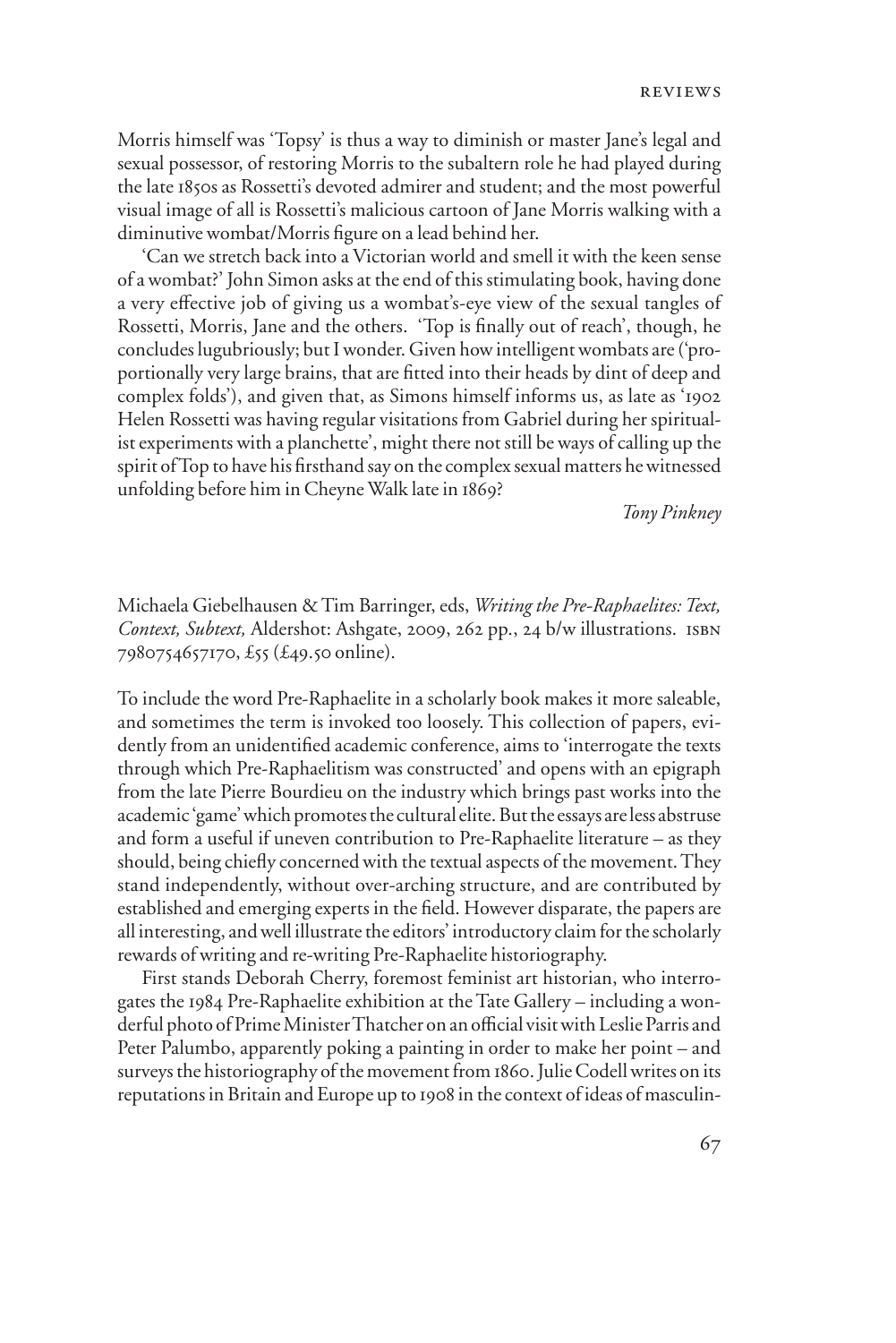ity and national identity. David Piers Corbett, contributes a short, original paper on Rossetti's neglected story 'St Agnes of Intercession'.

Julie L'Enfant expounds the crucial and evolving role of William Rossetti as PRB and art critic, whilst Michaela Giebelhausen traces Holman Hunt's selffashioning as a Pre-Raphaelite in terms of a 'covert romance' interwoven with character traits promoted by Thomas Carlyle, Samuel Smiles and Victorian versions of Christ. Will Vaughan analyses the critical neglect of Ford Madox Brown whose role in the movement was marginalised by his fellows, and which has continued despite the 1991 biography by Teresa Newman and the late Ray Watkinson, of the WMS; one hopes that the forthcoming book (Angela Thirlwell, *Into the Frame: the Four Loves of Ford Madox Brown*, London: Chatto & Windus, 2010, 328 pp.) and exhibition at Manchester Art Gallery (2011) will remedy this. Matthew Plampin chronicles the artists' decisions on when and where to exhibit, seeing a Pre-Raphaelite 'program' and the proto-modern creation of a brand.

Colin Cruise describes and assesses the reception of Simeon Solomon's works at the Dudley Gallery – a signally under-rated exhibition space owing, presumably, to its eclipse by the Grosvenor. Jason Rosenfeld does much the same for contemporary newspaper criticism of the Pre-Raphaelite presentation of nature, beginning with Collins's 'Regents Park', and proceeding to include works by Linnell, Mulready and Maclise, in the sole essay to venture outside the main frame. Finally Malcolm Warner provides a masterly account of the emergence and importance of mass reproduction of Pre-Raphaelite works – here, those by Millais – from fairly simple woodcuts through steel engravings, large and sophisticated mezzotints to chromolithographs and beyond. He notes in conclusion how the great revival of Pre-Raphaelite fortunes came with full-colour reproductions during the 1960s, and how the teaching methods of today, projecting 35 mm slides and digital images on white screens, replicate the luminosity of the originals.

### *Jan Marsh*

Stanley A. Shepherd, *The Stained Glass of A.W.N. Pugin*, Reading: Spire Books Ltd, 2009, 443 pp., colour illustrations throughout. Hbk, isbn 978-1-904965- 20-6, £34.95.

It is a great pleasure to be able to welcome this massive volume, which represents a life's work, even though Shepherd kept his day-job as a chartered accountant. It is based on his Ph.D. thesis of 1997. He also wrote the chapter on Stained Glass for the Victoria and Albert Museum catalogue of the exhibition *Pugin: A Gothic Passion.*

The first half of the book is a series of introductory chapters, which explain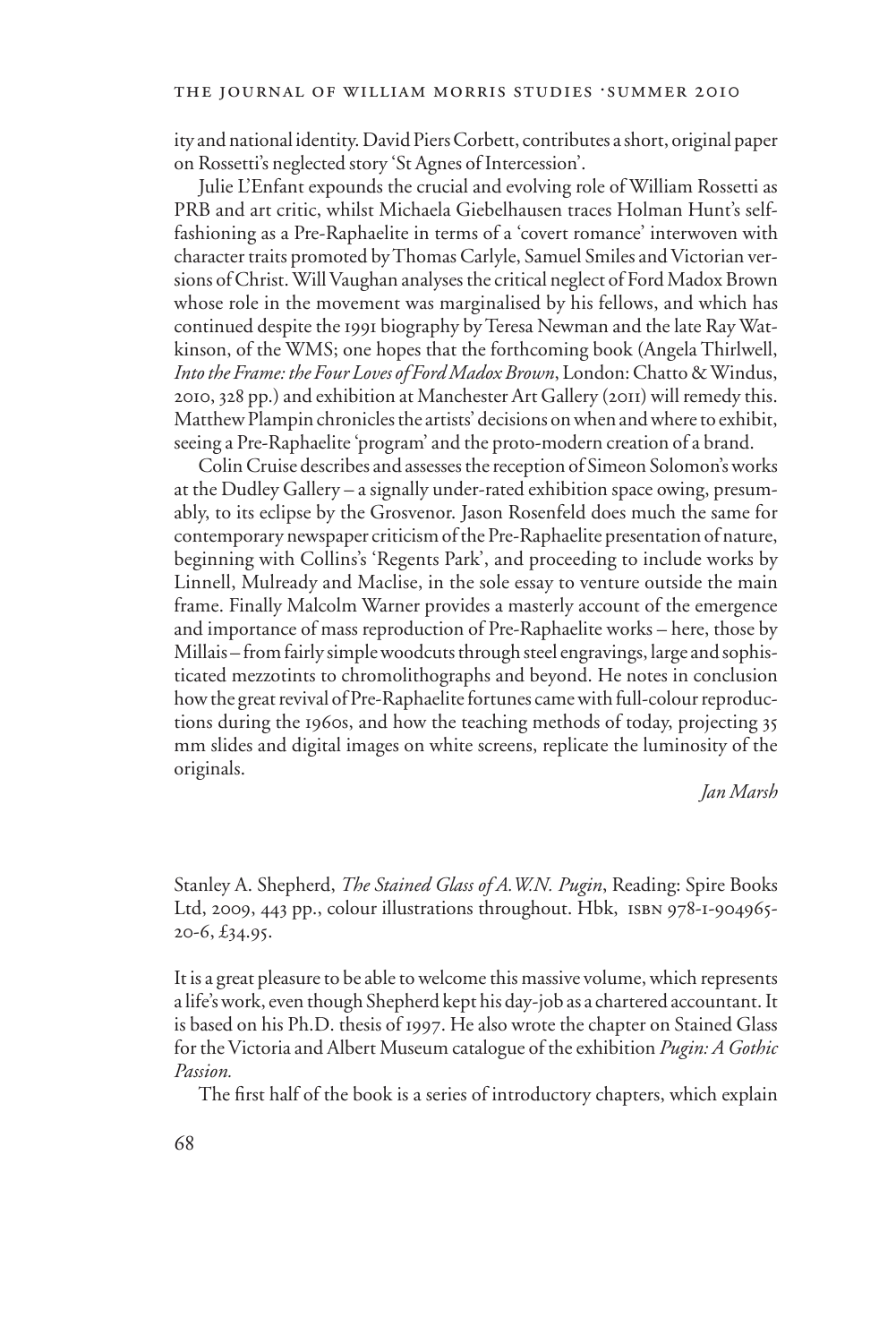what Pugin was trying to do and illuminate various preoccupations throughout his short life. The second half is a gazetteer, together with other information to assist a person trying to find a particular window. Throughout the book are distributed colour plates of all the important windows; nearly all the photography is by Alastair Carew-Cox. Some of these images have never been made available in earlier publications. It is worth pointing out that stained glass windows are notoriously difficult to photograph, especially those as dark as many of Pugin's early efforts. In many cases there is a full shot of the entire window and its surroundings, supplemented by some exceptional photographs of details. On pp. 62–63, for example, are shown parts of two windows at St Chad's Cathedral in Birmingham, which depict 'glassmakers' at work. These are modelled on John Hardman's actual makers of the stained glass, and remind us of the figures of craftsmen in the windows of Chartres Cathedral. In the chapel of his own house at Ramsgate, Pugin included pictures of members of his own family posed as medieval donors beneath the images of saints (pp. 115–116).

The first chapters explain how, as is well known, stained glass had become entirely pictorial by the eighteenth century. Large squares of glass were painted upon by artists, who were simply transcribing an oil painting. From the beginning of his working life, Pugin discarded this method. He made journeys to see the best examples of medieval glass, both here and on the continent, and then designed windows which were 'archaeologically correct' – to use the terminology of the time – though of course he added his own insight. He then employed established or aspiring manufacturers, such as Warrington, Wailes and Willement; correspondence with these Firms indicates frequent disagreements, as few people could really understand Pugin's vision of the Middle Ages. So, from November 1845, he set up a partnership with the Firm of John Hardman, who had supplied his metalwork. He produced the cartoons from his own workshop, which was built on to the front of his house at Ramsgate; he employed his family e.g. his son Edward, aged II, and one or two pupils. Hardman finished the windows in a new section of his works in Birmingham. A comparison with Morris's Firm is helpful in understanding Pugin's impatience with what the commercial manufacturers had to offer.

Like many Victorian architects, the extreme rapidity of his working methods continues to astonish us. John Hardman Powell, one of his pupils, said:

The pace at which he worked would be incredible to anyone not seeing it. His few implements were at hand and his design was in his brain distinct even to the detail, so without hesitation he pencilled or penned or brushed in; he never rubbed out or altered, all was as easy as talking, he used any quick method, ruling in straight lines, sketching in arcs with compasses; 'What does it matter how the effect is produced, the result is the thing.'  $(p. 169)$ 

However, Pugin was never completely satisfied with the results and his interpre-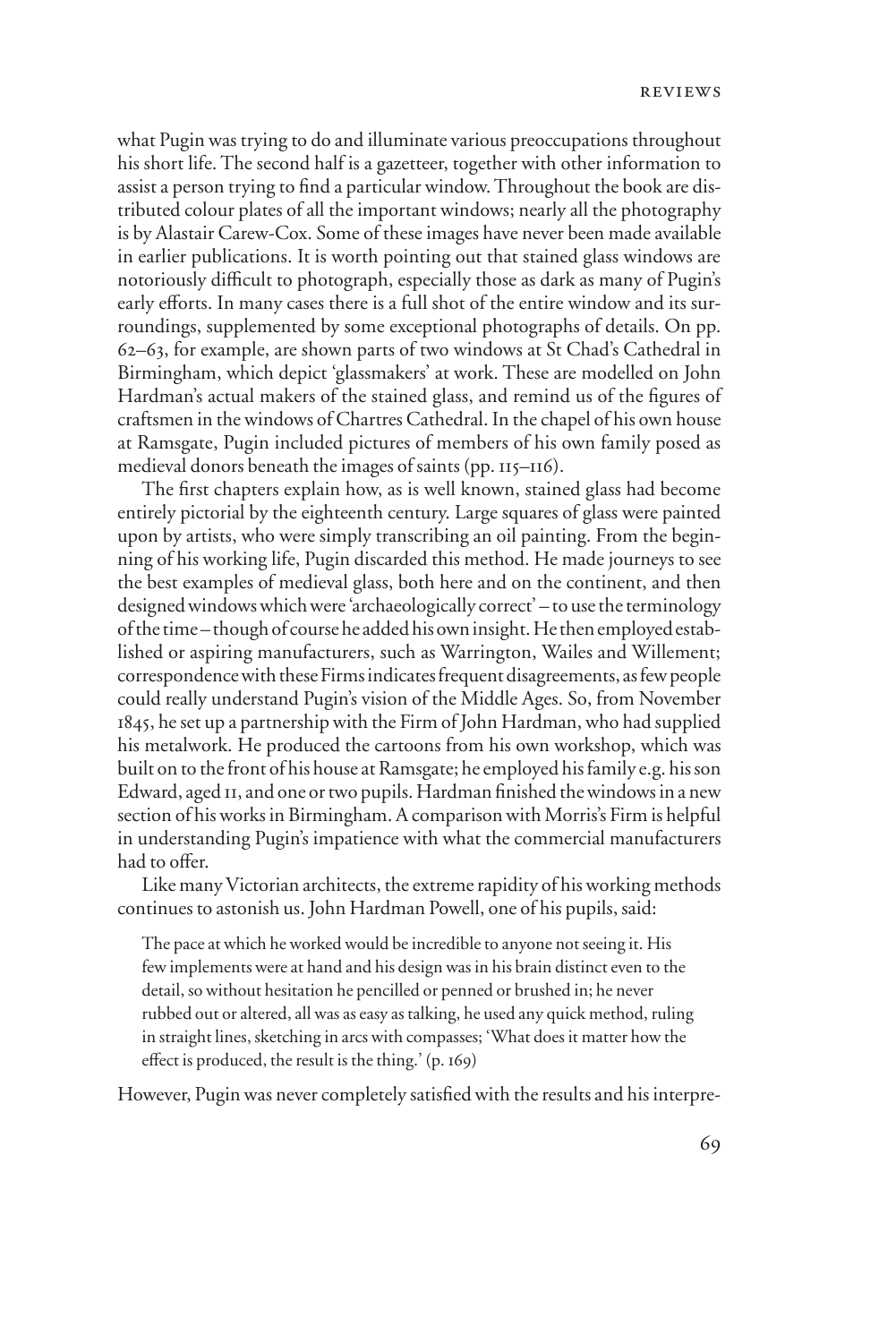#### THE JOURNAL OF WILLIAM MORRIS STUDIES .SUMMER 2010

tation of the medieval ideal changed. In 1848 he visited Chartres for inspiration before working on the lancet windows at Jesus College, Cambridge, trying to understand the jewel-like nature of the best glass, and its 'brilliance'. In fact the resulting windows did not come out as Pugin expected:

I went to Jesus College. The windows like everything else are very disappointing I was quite astonished. They don't look as if there was a powerful colour in them. Our ornament is too faintly painted we are afraid of black. (p. 133)

In 1849 he realised that Hardman was still using coloured sheets of glass from manufacturers, and visited Evreux in order to buy specimens of the old glass. 'I assure you', he wrote to Hardman, 'we have hardly one of the old colours in our glass … I have several pieces of the early sort so they can be analysed if necessary'. Then he decided that he must have 'thick rich-looking unequal glass' instead of 'smooth polished' modern glass. One thinks of Morris's similar frustrations; Pugin died before this problem could be solved.

Many people have looked on glass and allowed their eyes to pass through it in order to see visions of heaven, to paraphrase George Herbert. Pugin was more conscious of the opposite purpose of the coloured glass within a religious building; it was part of the architecture, and the light that poured through it changed the interior and was part of the decorative scheme. As he said in a lecture to his Oscott College students in 1838:

The vivid colours of the glass were recalled to the eye by the mosaic enamelled tile pavements, by the gold and colours which relieved the wood and stone carvings, by the painted panels of the screens and altars, by the tapestry hangings, and antipendiums of massive embroidery, by the shrines of gold and silver enriched with jewels, and lastly by the gorgeous vestments of the clergy, covered with imagery, pearls and precious stones.

In this way, as at Cheadle, for example, Pugin decorated the whole church, knowing that its richness would be enhanced by these 'vivid colours'. But later, because 'some modern people complain it is too dark', he added more white glass to the windows in order to disperse the 'dim religious light'; and of course, in secular buildings, such as the new Houses of Parliament, Pugin and Barry accepted that plain windows with heraldic symbolism would give better lighting.

The triumph of Pugin and his associates was to be asked to design the Medieval Court at the Great Exhibition. He wore himself out with the sheer amount of work he took on. For a number of years after his death in February 1852 his influence on Gothic Revival glass continued to be important, but notice the advice G. F. Bodley gave to the Dean of Jesus College, Cambridge, only fifteen years later, when he asked about commissioning a new window for the chapel.

Hardman's glass is getting worse and worse - Pugin's influence started them well,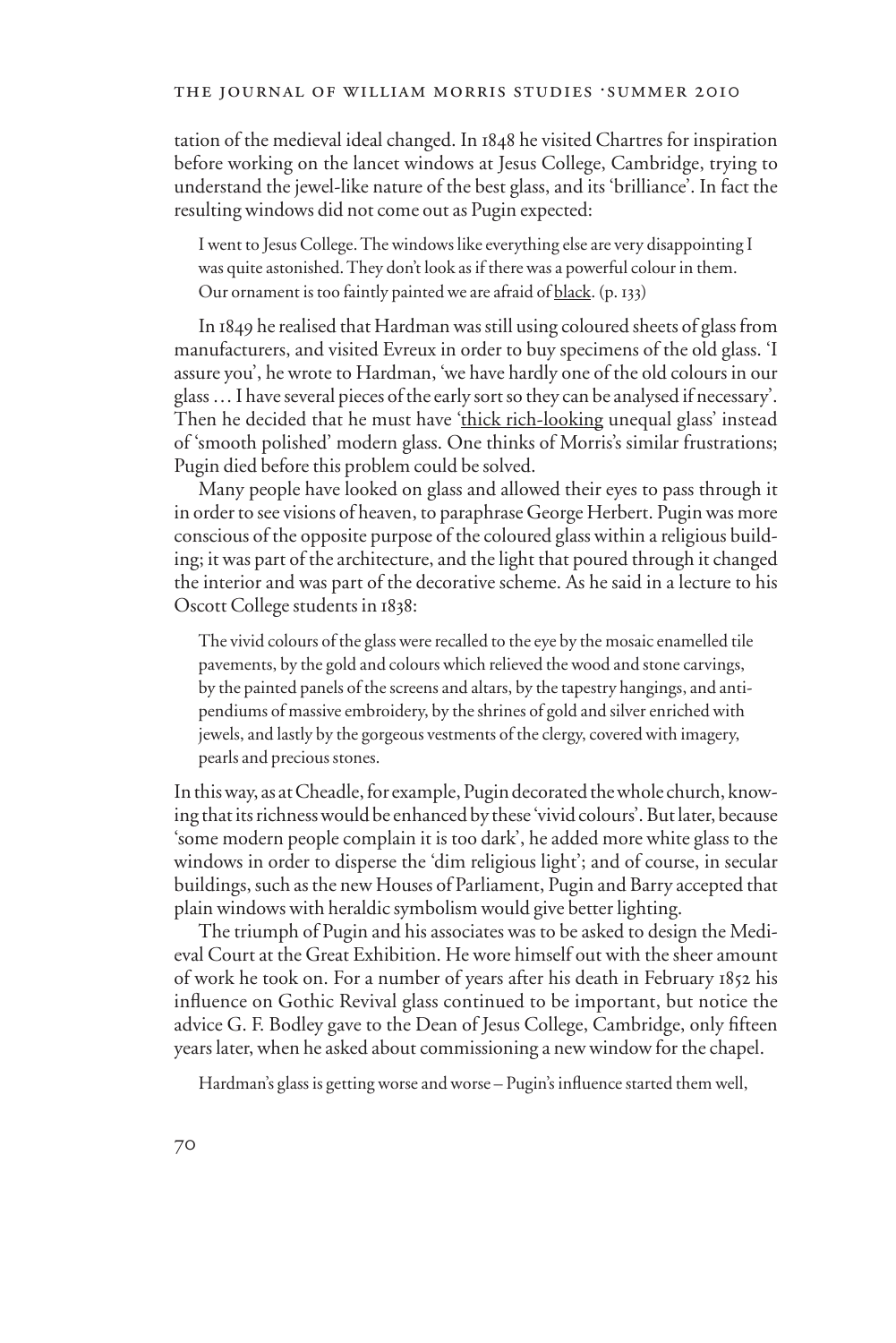but it is a great risk now what you get – the windows I have seen lately are terribly bad in *colour and drawing* … I still think you [had] better get a sketch from Morris. (p. 190)

Morris did eventually get the contract for most of the other windows in the chapel. In 1913 an appeal document in the college archives described two of Pugin's chapel windows as an 'eyesore, disfiguring the beauty of the chancel and out of harmony with the series of windows in the nave and transepts' (p. 199); they were removed.

This is the kind of detail which can be explored further in the Gazetteer, which includes all the scholarship on which the book is based. There is a full county by county index of all the windows which were constructed and placed in buildings by the Firm of John Hardman, because Hardman's first Glass Day Book is available and everything is listed. Even windows which have been destroyed by enemy action are included. Letters from Pugin are supplied: there are no letters to Pugin because 'Every letter he received he answered at once and burnt'. (p. 192) Other sources, such as comments by the patrons, are also made available. Unfortunately the windows made by the other Firms Pugin used –which were listed above – cannot be documented in the same way because records are limited, or have not survived. Whilst every effort has been made to complete the survey it is possible that some earlier windows have been missed. At the end of the book there is a list of the windows in date order, and a fascinating index of the subject matter of Pugin's designs.

Shepherd's book is a landmark in the progressive rehabilitation of Victorian stained glass. In *The Buildings of Cambridgeshire*, 1954 (p. 289), Nikolaus Pevsner could hardly bring himself to look at the glass in Ely Cathedral:

… as to Victorian glass Ely is a mine inexhaustible for those few who for the sake of historical completeness or a somewhat morbid aesthetic curiosity wish to study it.

He simply printed a list of the glass, and the Pugin window to be seen there received no special comment. Of course stained glass had other uses at that time. During the 1960s, I remember being directed by art students to stand in the south aisle of the cathedral and watch the kaleidoscopic patterns which the glass threw on the floor. I was to delight in the way these patterns seemed to move; this, they explained to me in my ignorance, was 'a psychedelic experience'. Later, the cathedral incorporated its windows into a stained glass museum with a high reputation.

The final word lies with Rosemary Hill. In *God's Architect: Pugin and the Building of Romantic Britain* (p. 326) she explains the deeper meaning of stained glass, and by implication places Pugin among its greatest designers: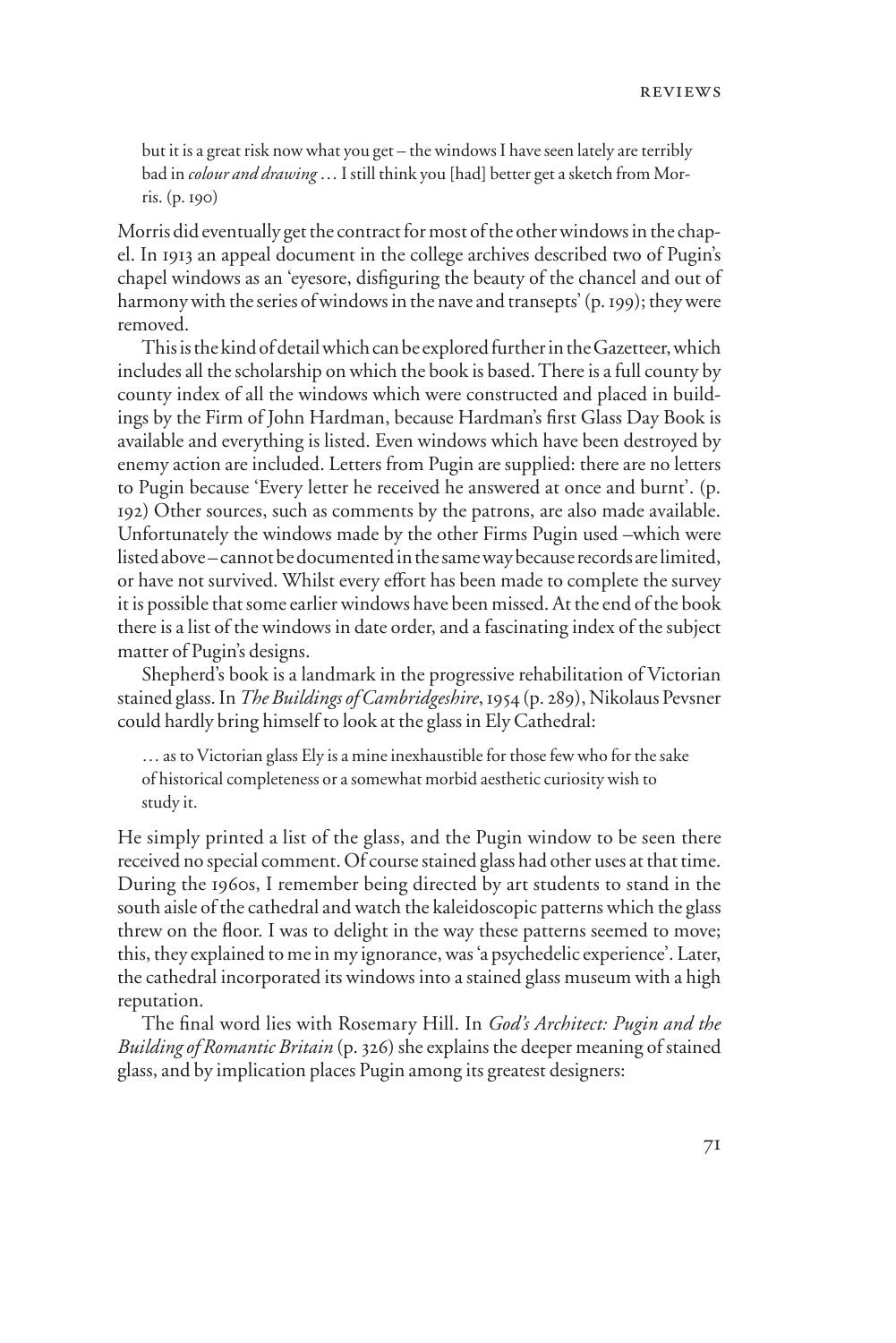… If the window was symbolic, in romantic portraits, of the divided self, the meeting between interior and exterior realities, then the stained glass window was perhaps the epitome of Victorian romanticism, more serious and more sacred than the Georgian. Set at the meeting point of material and immaterial worlds, as a body is animated by a soul, so the visible glass is animated by invisible and unreflected light.

*John Purkis*

Cyndy Manton, *Henry Wilson. Practical Idealist,* Cambridge: The Lutterworth Press, 2009, 258 pp, 64 colour plates, 101 b  $\&$  w illustrations. Hbk ISBN 9780718830977, £50.00; Pbk. 9780718830984, £19.99.

Cyndy Manton has written a lively and enthusiastic account of one of the secondgeneration Arts & Crafts designers that should go some way to giving Henry Wilson the prominence he clearly deserves. Wilson (1864–1934) has, it seems to me, been a rather shadowy figure among his generation, which included C.R. Ashbee, Eric Gill, Edward Johnston, May Morris and Christopher Whall. Wilson began in the architectural practice of J.D. Sedding, along with Ernest Barnsley, Ernest Gimson and Alfred Powell, and it was he who took on the considerable responsibility of completing the projects begun by Sedding before his sadly early death in 1891. These included work in the interiors of two of the buildings for which he is best known, the superb decoration of St. Bartholomew's, Brighton, and numerous contributions to that of Holy Trinity, Sloane Street, including the Lady Chapel screen and the alabaster-and-marble pulpit. Other works by Wilson which are comparatively well known are at Welbeck Abbey, the Council House in Coventry, and King's College at the University of Aberdeen – the striking Elphinstone Tomb – and in the United States the remarkable bronze doors for the Salada Tea Company in Boston and for the West doors at the Cathedral of St. John the Divine in New York. But the extraordinary range of his work and the integrity of his artistic commitment does not seem to me to have been properly recognised.

One has only to examine the colour plates in this book to realise that Wilson was a remarkably fine craftsman in many media, fortunately well enough recognised in his time to have received many fruitful commissions. Indeed, the attractive cover points the way, its nine panels each showing a work in a different medium, all of the highest quality. Manton discusses and praises Wilson's work on a large scale at St. Martin's, Low Marple, near Manchester, the Thatched House (which he built for his family at St. Mary's Platt in Kent), the granite St. Mark's Church, in the remote village of Brithdir, Gwynedd, and the powerful bronze south doors at St. Mary's, Nottingham, prefiguring his work in Boston and New York. On a smaller scale we are shown an abundance of beautiful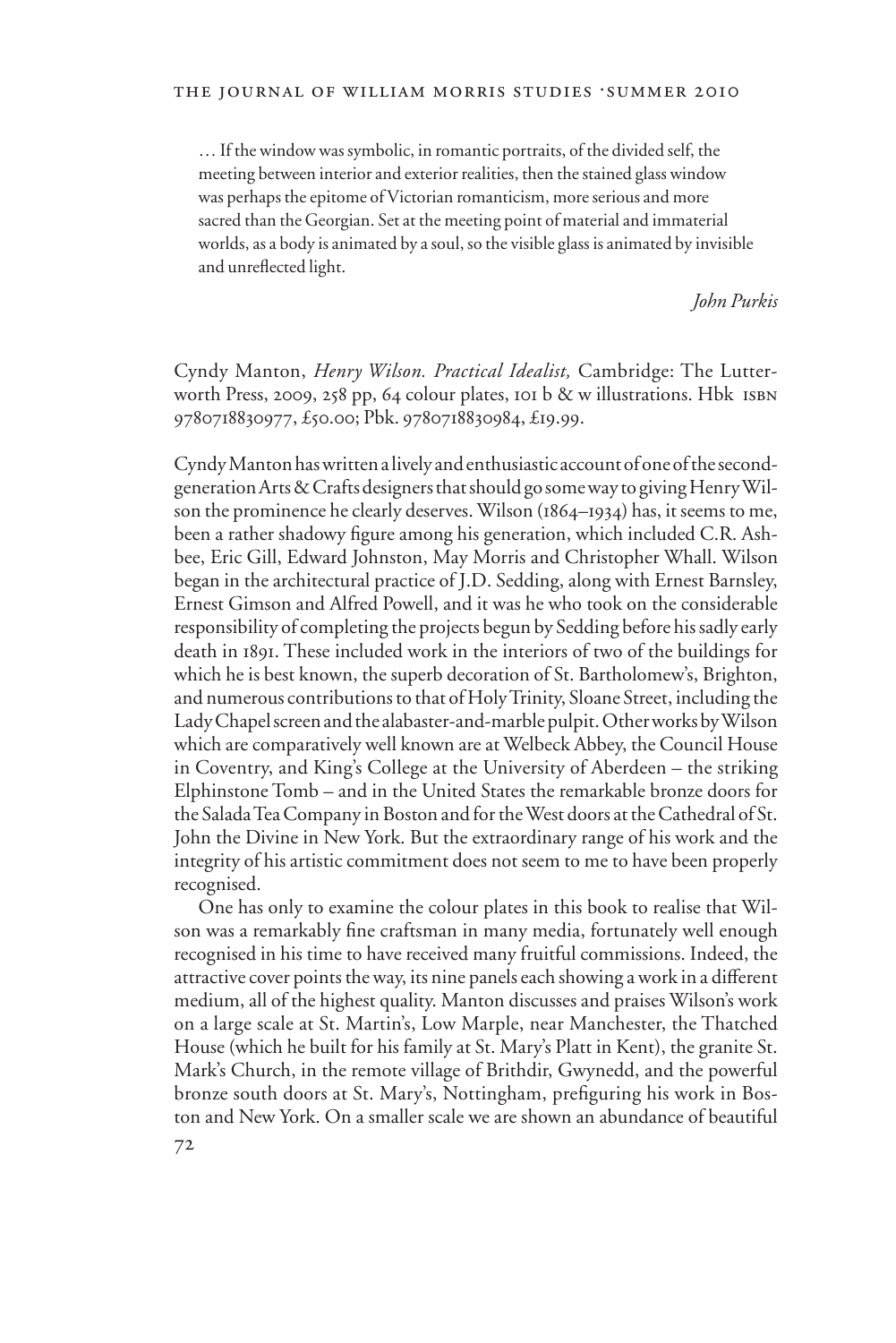and finely made pieces, including the silver communion chalice for Gloucester Cathedral, made with the cooperation of Sidney Wiseman and Harry Murphy; the elaborate Chamberlain Casket for Birmingham; a tiara with the goddess Diana; a rambling rose locket; a gold enamel buckle; a gold necklace; a gold ecclesiastical morse; the gold pendant in green and white enamel with calcedony teardrop given to his wife in 1912; a silver enamel alms dish for St. John's Church, Cirencester; and stained glass in St John the Baptist, West Ashton, Wiltshire, and St Mary's, Weymouth. The jewellery in particular suggests a master craftsman, at least the equal of Ashbee, and it is no surprise therefore to find that Wilson wrote a respected book on the subject, *Silverwork and Jewellery,* in the Artistic Crafts series edited by W.R. Lethaby, in 1903; there was a revised and expanded edition in 1912. D.S. MacColl of the National Gallery is quoted as having called Wilson 'a gifted architect who went off into the minor crafts'  $(p. 3)$ , but, as Manton argues, such a distinction was one that no-one committed to the ideals of Morris and the Arts and Crafts movement could have accepted. Indeed, the variety of Wilson's achievements reminds us of Morris, though the two men do not seem to have met. One unusual skill to which Manton draws attention was Wilson's ability to arrange exhibitions in a way that created stimulating wholes rather than random collections of objects. Wilson it was who arranged the British Section at the Ghent International Exhibition in 1913, the British Arts and Crafts at the Pavillon de Marsan in Paris in 1914, and the 11th Exhibition of the Arts and Crafts Exhibition Society at Burlington House (which had previously been hospitable only to High Art) in 1916. Of this, *The Studio* wrote: 'Mr. Wilson's plan [is] bolder than anything that has been carried out before'. (p. 163)

Wilson did not restrict himself to his craft activities, or indeed to his family, to which he was deeply committed and with which he enjoyed spending time, but was also active in the public fields of education and publicity. From the useful Chronology appended we can see that he became a member of the Art Workers' Guild in 1892, joined its committee in 1898, and became Master in 1917. He belonged to the Arts & Crafts Exhibition Society for a number of years, and was its President from 1915 to 1922. He edited the *Architectural Review* from 1896 to 1901, and was a member of the Council of the International Society of Painters and Gravers from 1899 to 1925. He was Chair of the London County Council's Consultative Committee on teaching Goldsmith's Work and Jewellery in 1908. He was a member of the Council of Governors of the British Institute of Industrial Art in 1920. But his publications were surprisingly few. Manton does not provide a list of these, though she quotes usefully from his book on jewellery and, in her detailed and scholarly Notes, from a number of his unpublished lectures. These include the interesting remark, in an article in *The Studio* in 1896, that 'It is not the graceful and charming designs which flowed so readily from Morris's facile hand which will place [him amongst] the most honoured English artist craftsmen, but more his teaching ... ' (Note 56, p. 220). In the same year, Wilson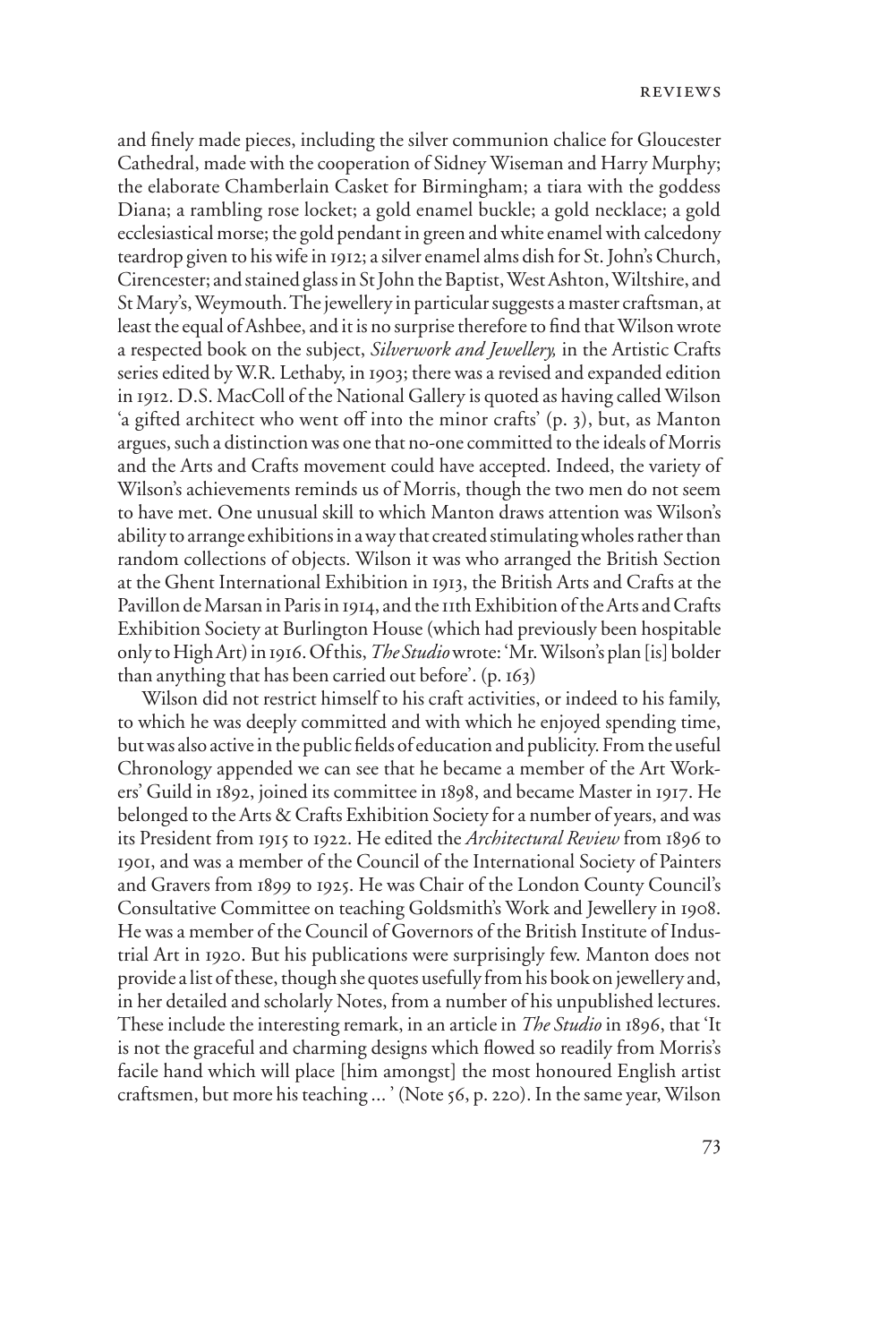published three articles on 'The work of Sir Edward Burne-Jones' in the *Architectural Review,* in which, in addition to praising and analysing Burne-Jones's achievement, he developed the idea of architecture as a form of music, with the architect as a 'composer in charge of a thousand living instruments'. (Note 78, p. 224) Manton points out that here, as elsewhere, Wilson's ideas are close to those expressed by Lethaby in *Architecture, Mystery and Myth;* both men believed that works of art could be given unity by symbolism of an eclectic kind. A letter to the town-planner Patrick Geddes in June 1906 shows that Wilson's views on other architects were far from bland and were based on Webb-like assumptions about building and architecture: 'E.S. Prior is a really gifted person and a builder – Baillie Scott is no builder, neither is Voysey, I do not think Macintosh is, but both he and Voysey have grit and tenacity, a belief in themselves and a certain strange originality of which Scott is innocent.' (p. 47)

However, the most impressive quotations come from Wilson's thoughts about education, and the vital importance of creativity, which he thought best developed by craft work. He had the highest hopes for what might be achieved, and expressed these at the New Ideals Conference during the dark days of the first World War: 'When mind and activity are joined the work thus produced is the channel by which the worker receives wisdom. Craft training is indeed the ladder of humanity, with power not only to [improve] education but also in time to transform industry and to regenerate ... society'. (p. 132) He seems here to hover on the brink of a politics that he was never able completely to formulate, so that the hope expressed, however noble, now seems naive. Indeed, the book overall cannot but feel elegiac in relation to the Arts and Crafts in Britain.

Wilson moved to France in 1922, and lived there for the rest of his life, with the most impressive of his late works being created in the United States. He was keen for the crafts to contribute to the recovery of industry after the war, but was always suspicious of the power of industry to impose its own values rather than learning from the crafts. From 1919 Wilson tried, through the Association of Architecture, Building and Handicraft, to develop the 'hand craft movement' through the establishment of a craft village in the Cotswolds. The Association gained the support of many distinguished Arts & Crafts workers, including Sidney Barnsley, Ernest Gimson, Christopher Whall and May Morris, and drew up budgeted plans. Unfortunately, the sudden death of Gimson at the age of fifty-five, and the withdrawal of Barnsley from the scheme, led to its failure. This pattern of early promise and subsequent failure repeated itself with the British Institute of Industrial Art in the early 20s. Manton gives us a thorough and moving account of how Wilson, sceptical of what he saw as the subordination of design to industry in the Design and Industries Association, tried to bring his ideas into the mainstream through the Institute which he helped to launch. The Institute was established by the Board of Trade in conjunction with the Board of Education with the aim of raising the standard of British design and stimulating demand for such work.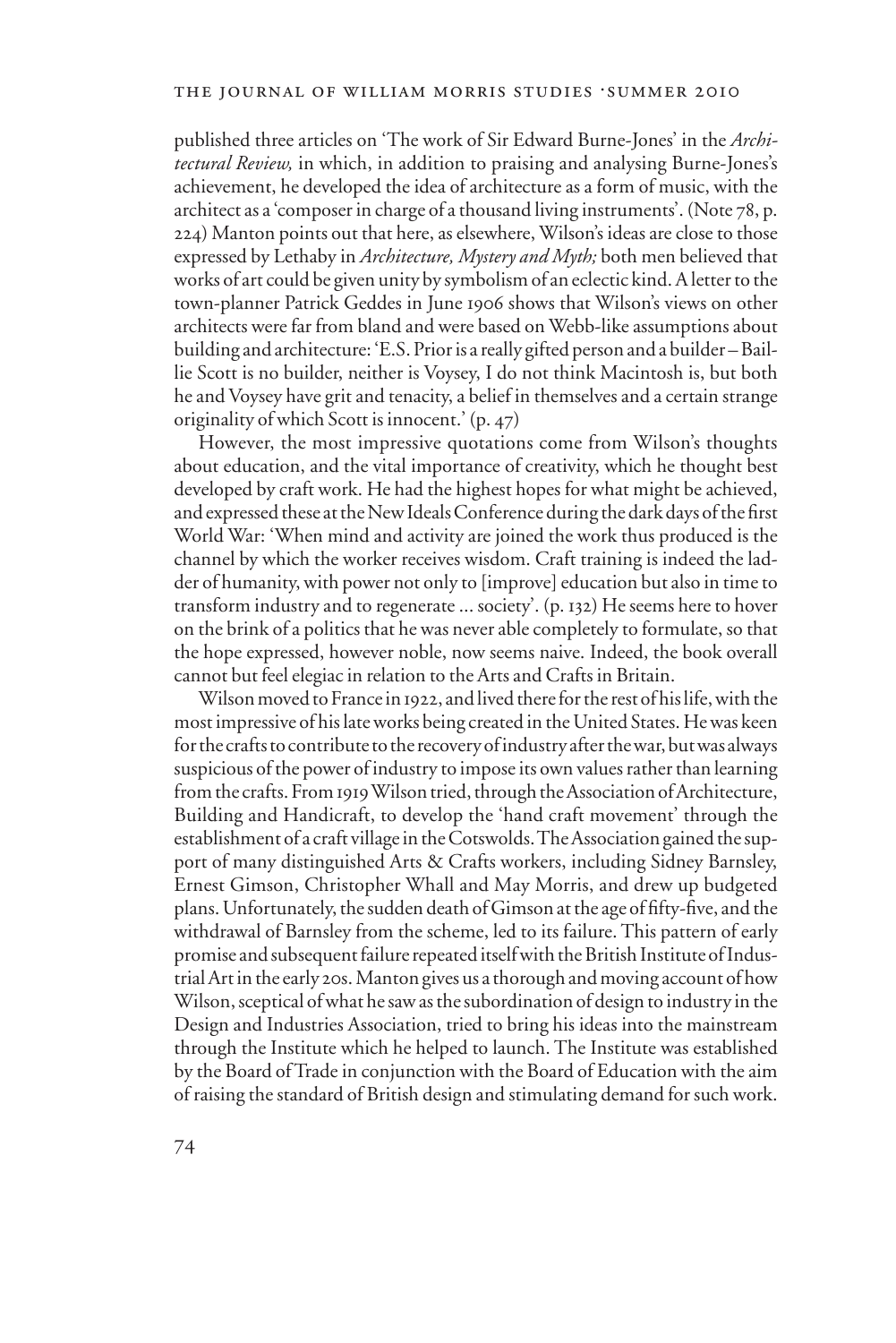Many prominent people from the Arts & Crafts world were involved and the first year saw several exhibitions and an Information Bureau to link craftsmen, designers and industry. However, the Treasury grant lasted only until 1921, and the work of the Institute gradually subsided. By the time of Wilson's death, in 1934, the ideals which he had embodied no longer seemed relevant. But Manton records that he remained positive to the end. She concludes with a remark scribbled hurriedly by Wilson in a notebook, which she sees as expressing the spirit of this remarkable man: ' It is not the thing you think you desire; not what you are, but what you hope to be that matters'. (p. 203)

Manton's book convinces the reader that the quality of the work Wilson produced throughout his active lifetime entitles him to a higher reputation than he currently enjoys, and deserves to stimulate a revival of interest in the man whom Gordon Craig tellingly described as a 'practical idealist' (p. 101) – surely the best kind. This is a thoroughly researched account, clearly written and with a wealth of good illustrations; it contains a welcome Gazeteer, which shows the range of Wilson's work to be seen in different parts of Britain today. *Henry Wilson*. *Practical Idealist* is a credit to the Lutterworth Press and to its author, and I hope it will be widely read.

*Peter Faulkner* 

Jane Bingham, *The Cotswolds: a cultural history*, Oxford: Signal Books, 2009, xxvi + 244 pp. Pbk, isbn 978-1-904955-62-7, £12.

The Signal Books Landscapes of the Imagination series announces itself by the claim to present 'the world's great landscapes – real, mythic and imagined – explored through their history, literature and art.' So much for the intention. What of the reality? Bingham's *The Cotswolds* is an attractive book, written in a friendly, open style and dealing with the full range of cultural possibilities of a relatively small area. Thus although she covers (successively) ancient history, religion, agriculture, military history, industry, Morris and the Arts and Crafts movement, the literary and artistic Cotswolds, garden history and sports, the unity of the area she covers is never in doubt. Indeed, she seems at times to limit herself unnecessarily by adopting the Cotswolds as defined by the protected Area of Outstanding Natural Beauty. She admits small deviations from this by including Woodstock and Blenheim Palace. But she might have wandered a little further – for example, the curious pre-history of Bath as a Cotswolds town, before its eighteenth-century redevelopment and reinvention as Georgian Bath, or the distinctly Cotswolds villages around Chippenham in Wiltshire, which include Kingston Langley.

Here Robin Tanner (engraver and teacher) and Heather Tanner (writer)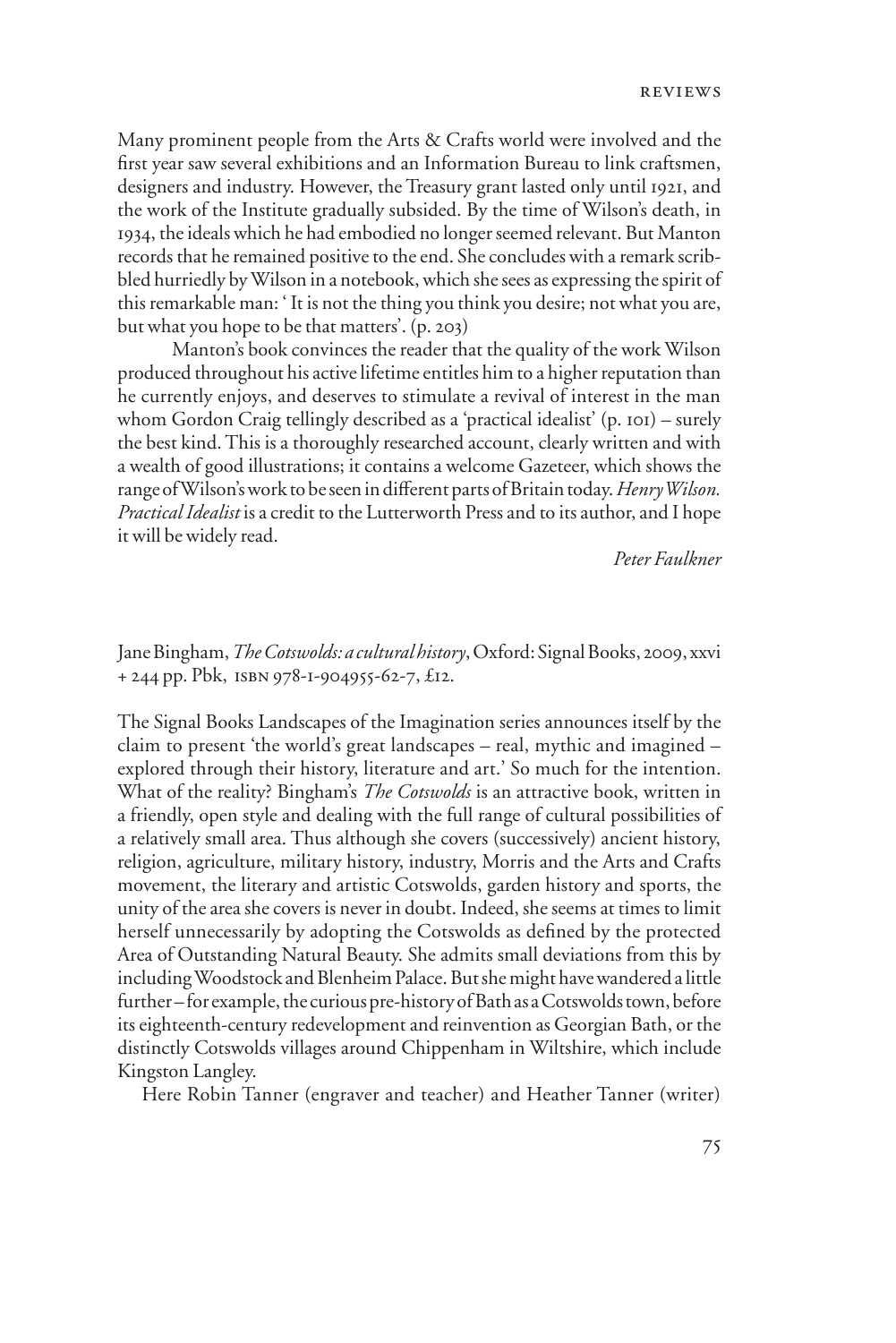worked in the tradition of Morris and the Arts and Craft movement during the twentieth century, not least its moral rejection of the capitalist system of production for profit. Heather Tanner's observation about oolitic limestone, in *Wiltshire Village*, that 'When it is old and grey it is alive with new growth – emerald moss, orange spots of lichen, stonecrop and rue-leaved saxifrage, pennycress and cobwebbed ivy' will strike an immediate chord with visitors to Kelmscott Manor. Bingham also omits Faringdon, close enough to Kelmscott for Dick Dufty and Peter Locke to 'hold one another up' in the teashop during the traumatic rescue of Kelmscott Manor from years of neglect. Another conspicuous omission for those interested particularly in William Morris is the tithe barn at Great Coxwell near Faringdon.

One central question for anyone writing about an area such as the Cotswolds is whether we are dealing with a culture indigenous to a particular place, or representations of a wider, perhaps national, culture which have been introduced into it. Is it a culture which emerges from, or a culture which enters into, a place? Bingham does not address these theoretical issues directly, and yet her splendidly eclectic collection of material offers plenty of food for thought on such themes. She notes, for example, that often the remnants of folk culture surviving in the Cotswolds were introductions or revivals depending on later incomers such as Ashbee's Guild of Handicraft at Chipping Camden. At the southern end of the Cotswolds, the revival of the Marshfield Paperboys Boxing Day mummers' play was a 'community development' initiative in the 1930s led by an active member of Cecil Sharp's English Folk Dance and Song Society.

A careful reading of Bingham's book also reveals that the space for the twentieth-century 'invasion' of the Cotswolds by Arts and Crafts practitioners, weekend cottagers, commuters and assorted royals and celebrities was, created by the long decline in both English agriculture (from the mid-nineteenth century) and the weaving industries (from even earlier). At Kelmscott, for example, the population declined from 179 inhabitants in 1841, to only 101 in 1881. Against national trends, it then rose to 164 by 1901, before beginning the long twentieth-century decline to only 85 in 1981. Prices and wages fell as English agriculture faced global competition. Much rural housing was sub-standard, diets were poor, and the National Union of Agricultural Workers sought to alleviate poverty by encouraging farm labourers to emigrate to 'the colonies'. Others took themselves off to the factories of Oxford, Swindon and Gloucester. Bingham is especially strong on the long, sad decline of the weaving industry, which left buildings which might be occupied around 1900 by Arts and Crafts craftspeople, and around 2000 by Arts Centres.

Bingham also observes the growing use of the Cotswolds for military purposes. Of course, William Morris cared about foreign policy: indeed his first political involvement was through the Eastern Question Association when it appeared that the British government was determined to go to war with Russia in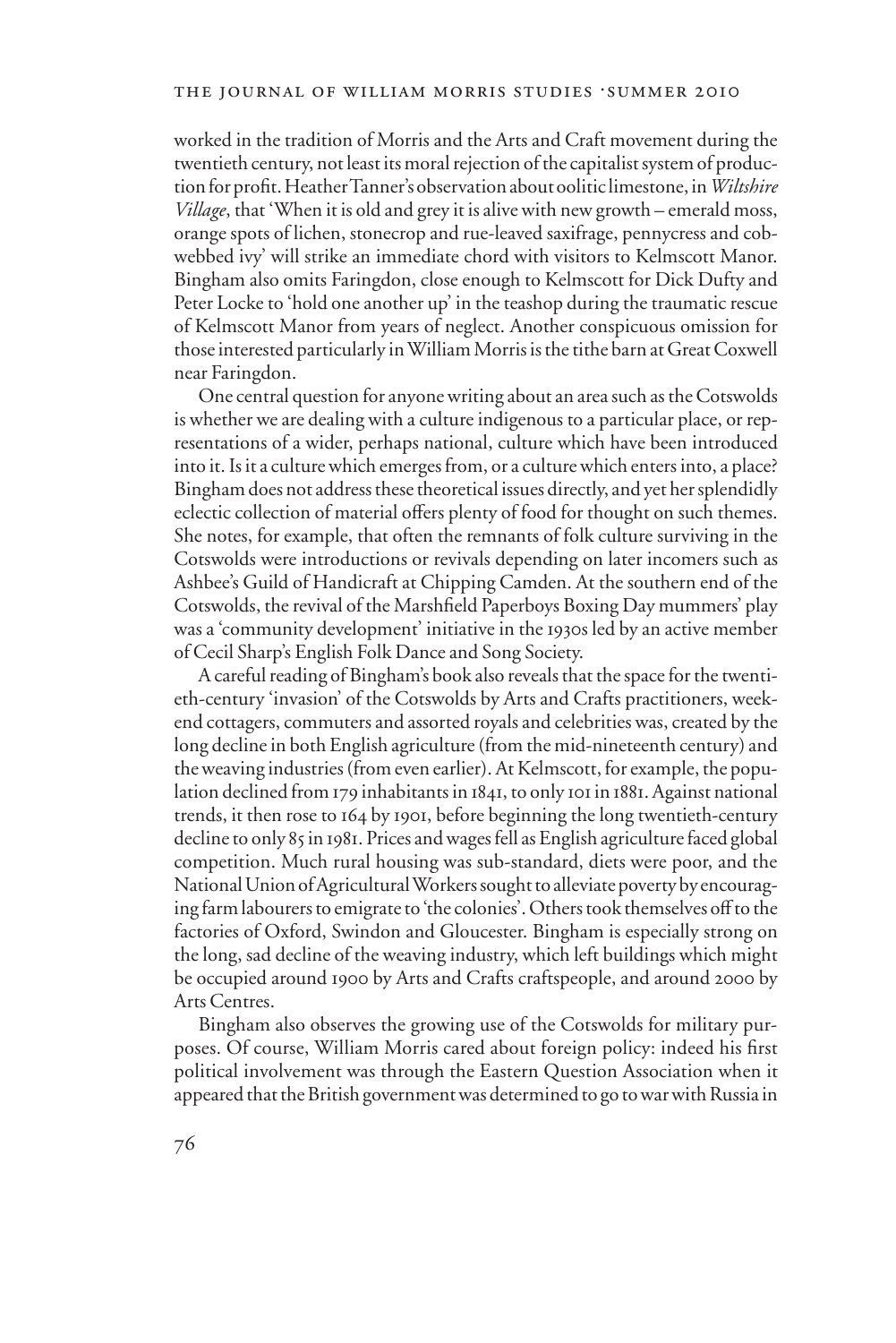support of Ottoman Turkey. In his manifesto 'To the working men of England' (1877) he denounced *'unjust war'* [italics in original]. The phrase resonates down through to our own time. Morris, who witnessed police violence at the Bloody Sunday riot in Trafalgar Square in November 1887, would have been appalled at the action of the police in turning back coachloads of demonstrators en route for Fairford in 2003 for a peaceful anti-war rally, an action declared illegal in 2006 by the House of Lords. Nor is Fairford the only military presence in the area. A few miles north of the village is Carterton, a little known 'new town' of some 15,000 inhabitants which has grown up round the Brize Norton air-base. With the closure of RAF Lyneham in Wiltshire, even more of the work of Transport Command will be centred close to Kelmscott – more noise, more traffic and more pollution.

Of key interest to members of the William Morris Society are the central chapters in *The Cotswolds*, which deal with Morris and the Arts and Crafts. Bingham does not attempt to introduce new material or novel insights. What she does achieve is a clear and unblinking statement of the role which Kelmscott played in Morris's life. She follows Fiona MacCarthy in emphasising that Kelmscott was first of all chosen as a place out of public view, where Jane Morris could conduct her affair with Rossetti. Only later did it become for Morris a representation of the contrast between the ruinous state of the English countryside towards the end of the nineteenth century, and the Utopian vision of the way things might be otherwise in *News from Nowhere*. Kelmscott is also the site of the one obvious error in the book, where the author explains the 'sizing-down' of Cotswolds stone roofs as larger stones at the top and smaller at the bottom, rather than the other way round. That apart, she has been meticulous in her research.

Bingham does not mention the role of Jane and May Morris as craftswomen in their own right, an omission she more than makes up for in choosing to feature the work of such distinguished Cotswolds craftswomen as Phyllis Barron and Dorothy Larcher. Checking the gender balance is also important for scholars and fans of William Morris. Apart from being a designer and craftswoman in her own right, May Morris spent a great deal of time editing the twenty four volumes of her father's *Collected Works,* published 1910–15. As important, and in sharp contrast to her parents, she attempted to 'do something' for the people of Kelmscott. In 1914 she commissioned a pair of cottages, designed by Ernest Gimson, in memory of her mother; in 1916 she presided at the inaugural meeting of the Kelmscott WI. In 1934, she fund-raised and project-managed for the building of the Village Hall. Yet even so, development at Kelmscott was haphazard compared with nearby Filkins, where Sir Stafford Cripps (later Chancellor of the Exchequer in the 1945 Labour government) promoted major building projects during the 1930s, including new council houses (1929), a Village Centre with doctor's surgery, public baths, and recreational facilities (1935–1936), and an improved water supply.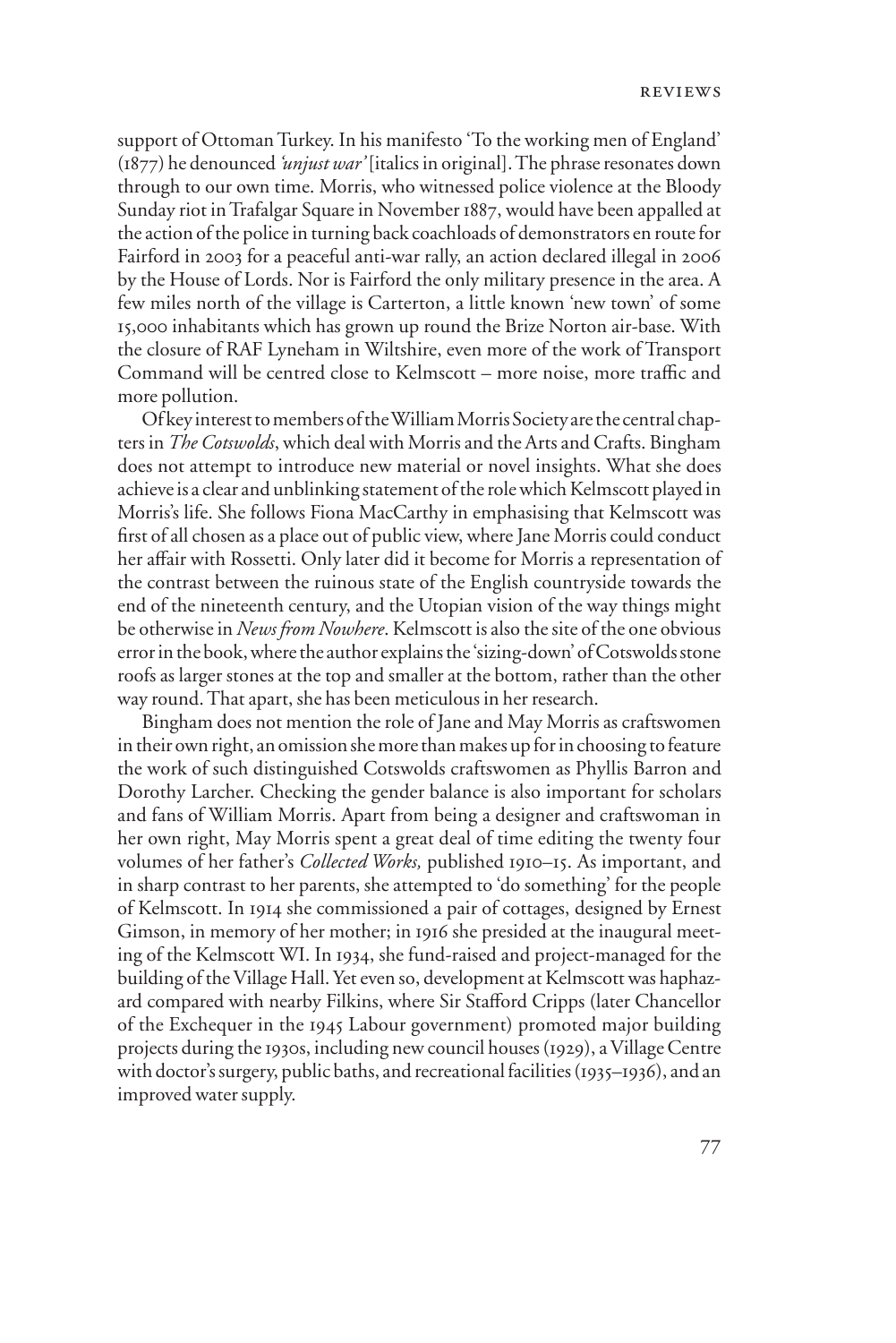#### THE JOURNAL OF WILLIAM MORRIS STUDIES . SUMMER 2010

Bingham's two chapters on the Arts and Crafts movement and its successors provide an excellent introduction to the subject. She suggests too the oscillation of Arts and Crafts designers between a decorative approach sometimes bordering on art nouveau and a more rationalist tradition which leads in a straightish line from Morris to Gordon Russell. It was Russell who made the link between good design and factory production, essential if it was ever to become competitive with 'bad' design. In the process he also made good design accessible to a better -educated public which was becoming increasingly discriminating in matters of interior design and furniture.

The book is well provided with black-and-white images – photographs, but also copies of engravings such as the frontispiece of *News from Nowhere* depicting Kelmscott Manor as it appeared during Morris's time. There is a very useful reference section, including both books and internet sites, as well as lists of interesting houses and churches to visit. There are good indices too, a detail too often omitted in books of this kind for the general reader who may or may not develop a lifetime interest in Morris and the Arts and Crafts movement.

*John Payne*

Catherine Gordon, *Cotswolds Arts and Crafts Architecture,* Chichester: Phillimore & Co. Ltd., 2009, 182 pp., 98 b/w illustrations. Hbk, isbn 978-1-86077- 548-2, £20.00.

The late nineteenth and early twentieth centuries witnessed a flowering of vernacular architecture in the Cotswolds, led by the most influential architects of their day. These architects were directly inspired by the writings of John Ruskin and William Morris, and possessed genuine commitment to their ideas of reforming the living and working environment, of living and working with nature, of the beauty of natural forms, and the simplicity and potential vitality of country life. They were most influential in saving the traditional architecture and the environment of villages and small towns in a swathe of central England, but they also formed part of a wider movement to revive and protect rural industries, crafts, folk song and dance damaged by the population movements of Enclosure, the industrial revolution and agricultural depression.

The architectural styles employed by these architects may look traditional, but they took an almost modernist approach towards the efficacy of healthful, natural light and aspect and to the importance of moulding a building to its site, often through the use of changing levels. Whilst they insisted upon the use of local materials where at all possible, they were not shy of modern techniques, used appropriately, as in W.R. Lethaby's concrete vaulting in Brockhampton Church. The development of the north corridor plan and the butterfly plan to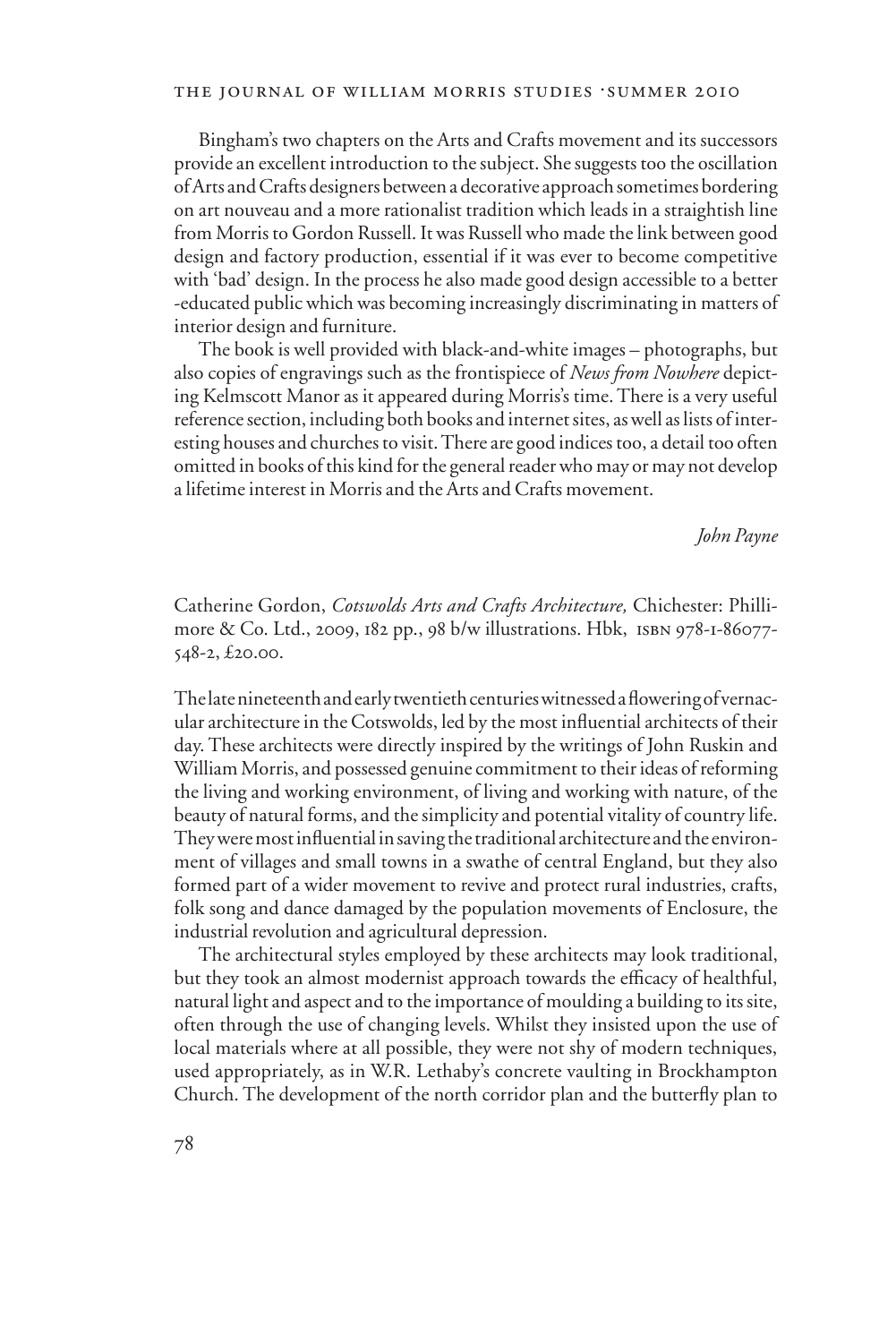make the best use of natural light, and the cranked plan in order to mould a building to its site, exhibit real innovation. Catherine Gordon writes with elegance and clarity. Her Introduction places William Morris and his architect-disciples Firmly in the Cotswolds landscape, at the centre of a 'rekindling of romanticism … the quest … for the beautiful rather than the sublime, for a gentle, nurturing vision of nature that offered a soothing sense of reassurance and stability at a time of rapid social and economic change'. (p. 1) 'The buildings that they [the architects] designed in the region reveal an admirable appreciation of the strong vernacular precedent, which served to channel their creativity. Their work encouraged the revival of the local building crafts and the quarrying industry, and instilled a new sense of pride among the local communities in their built and natural assets.' (p. 2)

In her first two chapters, Gordon provides a thorough background to the ideals, character, development and principles of the Arts and Crafts movement which would be valuable to any student wishing to gain an overview of the discipline. The conflict between the desire to make handmade goods, which proved to be too expensive for the majority of the population, and the growth of art in industry, is carefully delineated, as is the foundation of the various associations and societies which were to foster craft traditions in the English Lake District, Haslemere and Ditchling, as well as the Cotswolds. The keen political involvement of the architectural profession in the reform of arts and industries, led by figures such as J.D. Sedding, W.R. Lethaby and Ernest Newton, and its commitment to conservation through the Society for the Protection of Ancient Buildings (S.P.A.B.), the Council for the Preservation of Rural England (C.P.R.E.) and the National Trust, are described.

Philip Webb's influence as 'the architectural mentor of the Arts and Crafts Movement', who 'removed "architecture" from the architect's office to the builder's yard and craftsman's workshop' (p. 9) is emphasised. He enjoyed close friendships with most of the Cotswolds Arts and Crafts architects. They designed churches and village halls, such as the one at Kelmscott for May Morris; community housing, such as that in Broadway for the Russell Workshops Housing Scheme, and war memorials, such as the one at Stanway, but the development of the small, manageable, country house remains their greatest legacy. Despite their fine ideals, it appears that these architects were unable to ameliorate the housing of the agricultural labourer. In artefact and architecture, it was the middle and upper classes who benefited from the Arts and Crafts movement.

Subsequent chapters address the development of Arts and Crafts architecture and architectural conservation in the Cotswolds. Gordon describes individual architects, touching upon their background, their characters and their particular strengths and examines specific building projects in some detail. William Morris's admiration for the Cotswolds landscape, and the art embodied in its architecture, exerted great influence upon his immediate followers. The expanding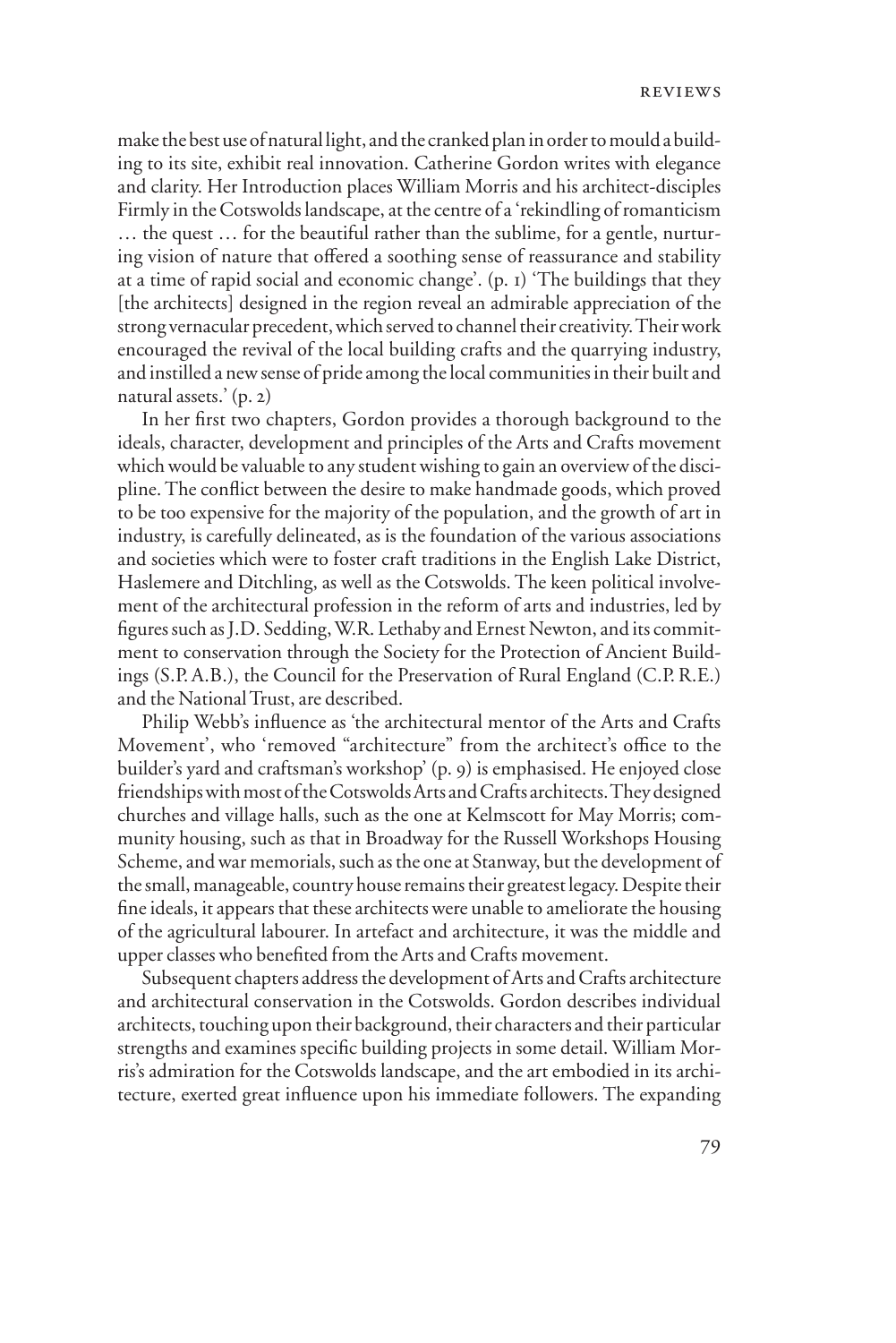railway system made travel from Birmingham and London relatively easy, and a fashion in migration to the Cotswolds countryside began. The artistic gentrification of Broadway was an early manifestation of this enthusiasm. The town formed a focus for American and British artists, musicians and writers, for actors and craftspeople and, most important, for those who would become the patrons of the Arts and Crafts architects, such as Lady Elcho, the American actress Mary Anderson, and the Russell family. Architects were drawn into the artistic ferment as it became desirable to improve and extend old buildings and design new ones. 'By 1920 barely a domestic or agricultural building remained unaltered in Broadway's famous street. However, the damage was mercifully slight, due largely to the influence of families like the Flowers and the Russells, whose attitudes to architectural design and conservation had been influenced by Arts and Crafts ideals, and also to new pressure groups such as S.P.A.B.' (p. 26)

The architects, like most of their client-patrons, all came from somewhere else. One of the first to arrive was Guy Dawber (1861–1938), later to become the first President of the C.P. R.E. Ernest Gimson (1864–1919) and the Barnsley brothers, Ernest (1863–1926) and Sidney (1865–1926), were raised in Leicester and Birmingham respectively. They jointly took Daneway House in Sapperton as a showroom and workshops in 1902, after training with Sedding and Shaw in London. They were all experienced in furniture making, but Gimson was also accomplished in decorative plasterwork. A broad range of talents is common amongst these architects. C.R. Ashbee (1863–1942) moved his Guild of Handicraft to Chipping Campden in 1902, establishing the Campden School of Arts and Crafts in 1904. The Guild did not survive long, but many of its craftsmen stayed on and started their own businesses. The Ashbees attracted talented artists, craftsmen and thinkers from all disciplines, many of whom were to settle in the area. F. L. Griggs (1876–1938), architect, artist and conservationist, was one of these. He was to develop an important creative friendship with Sapperton architect Norman Jewson (1884–1975), from Norwich. The story of the architects and their commissions, their talents and their personalities is fascinating and too involved to enumerate here; Gordon relates it fluently.

Clients could come from the aristocracy, for instance Lady Elcho or Lady Plymouth. They might be artists such as William Rothenstein, retired colonels and majors, new money such as the jam heiress Miss Hartley, other architects, craftsmen such as the Birmingham stained glass artist Henry Payne, or designers such as Gordon Russell. In the new architectural designs, favourite features included battered, local stone walls, cladding with oak boards, cruck frames, stone slate roofs or moulded thatch sweeping from the apex of the roof almost to the ground, with thatched eyelids peeking open over the upstairs windows. Fittings were handmade by the Guild of Handicraft or other, local craftsmen. Interiors were decorated simply with white walls, substantial fireplaces, wall sconces for candlelit evenings, delightful plasterwork in natural forms and shaped elm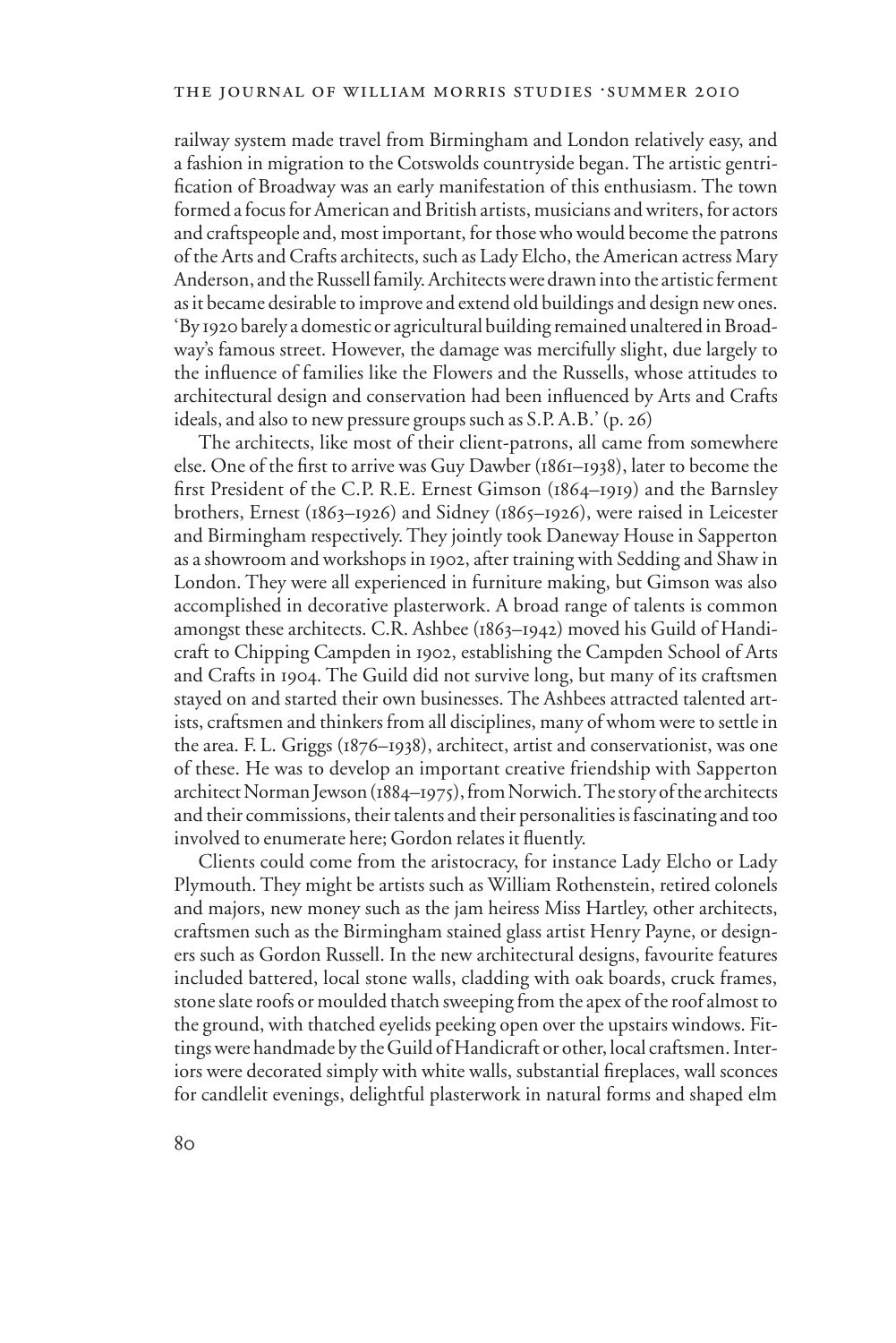planks or stone flags for flooring. There was a penchant for the handmade in preference to machine goods, but a realisation that modern materials, concrete floors and foundations and steel joists, could cut structural costs and be successfully camouflaged. A great deal of time and energy was spent on conservation and conversion work. Most of the architects were committed conservationists, many of them serving on the committee of S.P. A.B. They were prepared to fight for the integrity of old buildings and the use of traditional building materials and techniques, with the occasional aberration.

Catherine Gordon's text is leavened with an excellent selection of quotes and her notation is professional, with interesting digressions, for instance that fake adze marks were made on the steel beams of Baillie Scott's Blackwell. (p. 171, n. 14) Her bibliography is useful. A glossary of architectural terms might help the lay person, together with a list of the architects with their dates and major works and interests. Likewise, a gazetteer of the houses, halls, memorials and churches studied in the text would be most useful for a visitor to the region. This reader was longing for more photographs of fittings, stained glass, furniture, interiors and gardens, Jewson's plasterwork, portraits of the architects, their clients and their workers, and many more plans, to go with the exhaustive descriptions of each house and its construction.

Having said that, most of the photographs provided are contemporary with the period being described. There is a delightful picture on p. 88 of a collection of proud workmen just after the completion of Drakestone House, Stinchcome. Phillimore, excellent publishers of local histories and historic maps, have published the book. On initial inspection the pages are set with rather narrow outer margins, and sometimes the justification can affect the spacing between words. This gives a slightly dated look, which, perhaps, is intended to be in keeping with the period described in the text. The content is obviously the result of exhaustive research and provides a most valuable overview of Cotswolds Arts and Crafts architecture. The book deserves to become a classic of its kind.

#### *Diana Andrews*

Vicki Halper & Diane Douglas, eds, *Choosing Craft: the Artist's Viewpoint*, Chapel Hill, North Carolina: University of North Carolina Press, 2009, 328 pp. Hbk, isbn 9780807831199, £31.50.

*Choosing Craft* is an anthology of the thoughts of makers who have worked in America since the Second World War. The extracts (one hundred and twenty five of them) vary in length from a few paragraphs to a few pages, and each is prefaced with information about the maker and the context of the extract, which varies considerably. Passages from craft journals, monographs and blogs all feature, but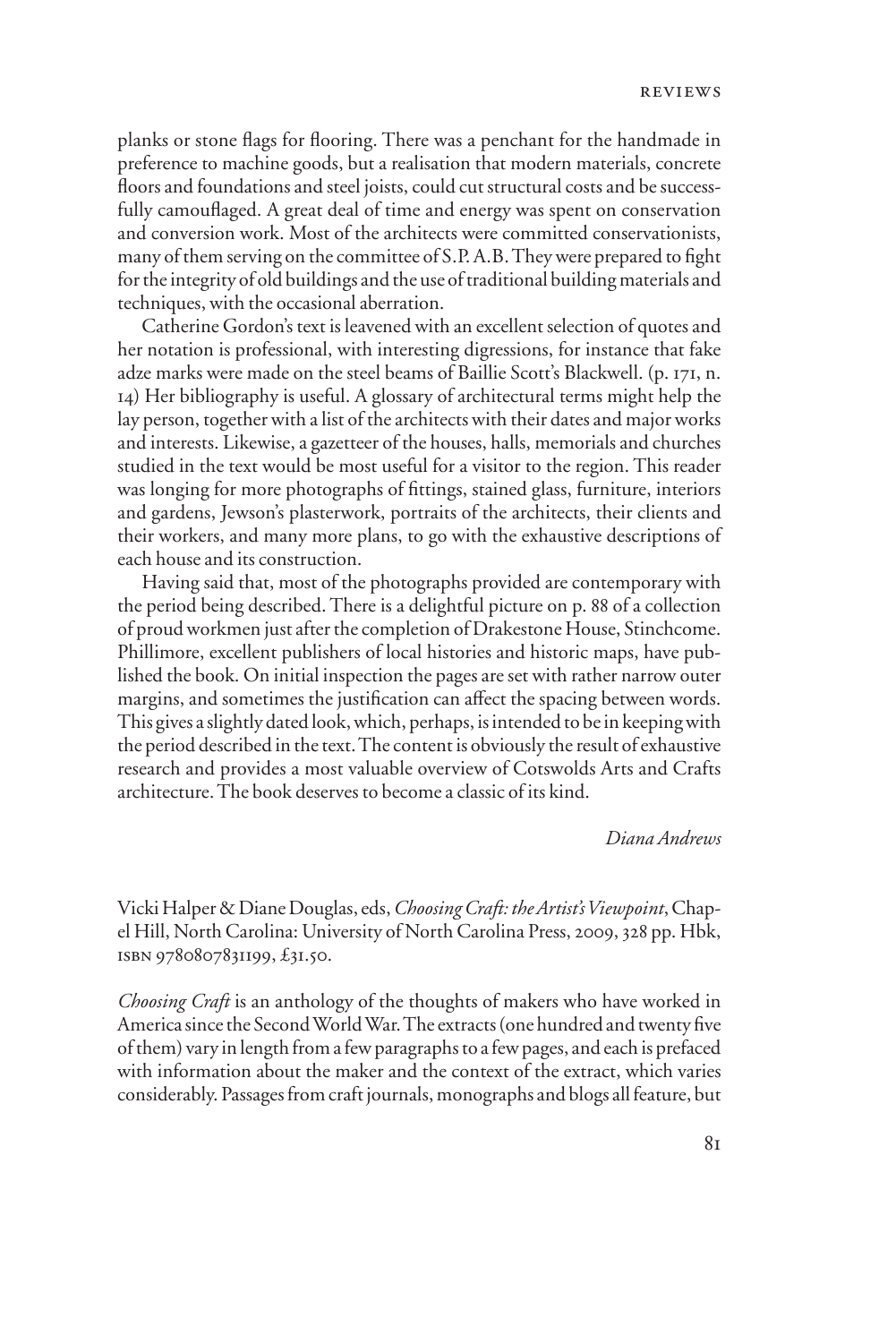a surprising number come from what the editors describe as 'oral histories'. Many of these interviews were collected under the 'Documentation Project for Craft and Decorative Arts in America' now housed at the Smithsonian Institution in Washington, D.C. Given the unquestionable value of many of these interviews, I could not help wondering whether any parallel project has been undertaken to document British Craft during the twentieth century – I suspect not.

*Choosing Craft* is a fascinating read: much more absorbing that it might sound. The informal nature of many of the extracts gives an accessible feel to the book, but this comment does not indicate a lack of substance: often the opinions of the featured makers are deeply felt and at times profound. There are several real gems: the book begins with an inspiring piece by Anni Albers, a Bauhaus student and teacher who emigrated from Germany to America in 1933. The extract from *Design* in 1944 holds extraordinary power and conviction: 'We learn courage from art work. We have to go where no one was before us. We are alone and we are responsible for our actions. Our solitariness takes on a religious character. This is a matter of my conscience and me.' (p. 6)

From the ambition of the post-war era the reader is led through an entertaining range of cultural contexts. The counter-culture of the 1960s emerges in Judy Kensley McKie's account of the 'New Hamburger Cabinetworks', where members of the group shared wages and 'charged whatever we gauged the client could afford'. (p. 120) The revival in blacksmithing is described in L. Brent Kinton's account of the 'Artist-Blacksmith Association of North America' conference of 1976 (the 'Woodstock of the blacksmith's association') after which fifteen 'dirtyfaced, grubby guys' called upon a surprised arts administrator at the National Endowment for the Arts in Washington D.C. in order to point out that they had just undergone a life-changing experience.

The eclectic nature of more recent craft is represented by Sabrina Gschwandtner's reflections on the resurgence of knitting in the last decade; she is described as someone who works in 'film, video and textiles' and 'started knitting in college as a way to pass time while I was waiting to graduate. I liked to space out while knitting as a break from bouts of dense art theory reading.' (p. 136) She works by inviting 'extreme knitters' to the installations and performances she creates.

Much of this has little to do with Morris directly, but the whole structure and thematic arrangement of the book shows that debates central the Arts and Crafts Movement persisted right through the twentieth century. Pervasive themes include the conscious decision to become a craft practitioner rather than an artist, the relationship of the maker to capitalism (in a whole section called 'Making a Living'), and the potential of craft practice to act as an effective political strategy. Makers express wide-ranging and contradictory attitudes towards commercialism, fine art, gender and ethnicity, whilst at the same time seeing their creative practice as in some way connected with these issues.

One quite distinctive feature of the anthology is a marked stance against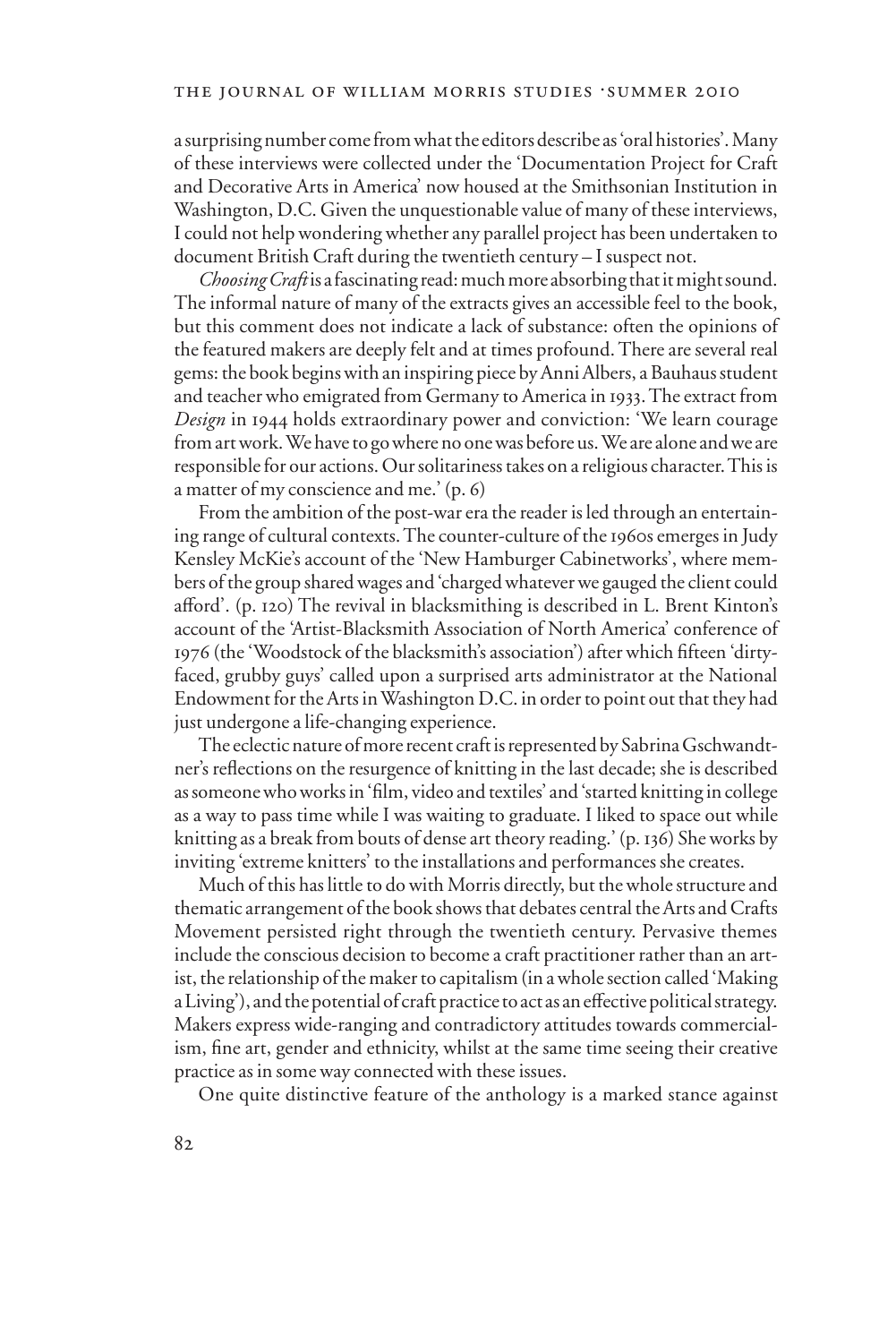academia. Whilst some makers argue for the positive aspects of universityeducated makers, many see university art departments as a negative influence. Several commentators suggest that an atelier-based apprenticeship is superior to art school, whilst other makers complain that university-based makers are given an unfair commercial advantage, owing to their regular salaries and free workshops.

When Morris is mentioned directly, the allusions are negative. Stanley Lechtzin, a metalworker and jeweller, in a rather polemical piece from 1988, suggests that there is no intrinsic merit in hand-making and that this is a 'romantic notion' still relying on the ideas of 'William Morris and his friends'. (p. 259). Garth Johnson, a ceramicist involved in the 'Pottery Liberation Front', suggests in an extract from a blog in 2000, that the way Morris sold his products is a 'direct corollary to the philosophy of modern advertising, that the objects one owns makes them *different* than the rest of society'. (p. 294) The former comment is an offhand reference to justify computer aided design, whilst the latter shows a fundamental misconception about both the history of consumer culture and the significance of Morris's work.

It is disappointing that when Morris is mentioned it is in the narrow context of his belief in the value of handicraft: his much broader aim to reconnect human labour with dignity and creativity is a central concern of the book but never directly associated with Morris. There are plenty of makers who, without mentioning Morris, show how his ideas have been perpetuated and developed. A thoughtful and perceptive piece extracted from a monograph by Warren Seelig (a weaver) in 1992 argues that materials are essential to craft. Whilst questioning the relationship between material and maker he suggests: 'The answer goes beyond truth-to-materials or the notion that a material is merely a means to an end. Materials contain clues that allow us to discover our own personal sense of reality through a subconscious process, an intuitive, creative process in which material is an active partner'. (p. 55)

As an object the book is very pleasing. The photography is handled really well, it is extensively illustrated, all the reproductions in matt black and white. The most memorable images are of the makers in their workshops: George Nakashima dwarfed by enormous planks of wood (p. 45) is a captivating example. The list price seems reasonable value, although it is worth pointing out that at the time of writing the book is available at under half this price from internet vendors. The editors have done an excellent job. The preface and introductory sections are concise, pertinent and unobtrusive. It is clear that the extracts have been carefully selected and shaped to produce a coherent volume. No doubt those who follow them up will find a messier picture, but the book does its job really well in opening up an enticing window onto this diverse and fascinating field of study.

*Jim Cheshire*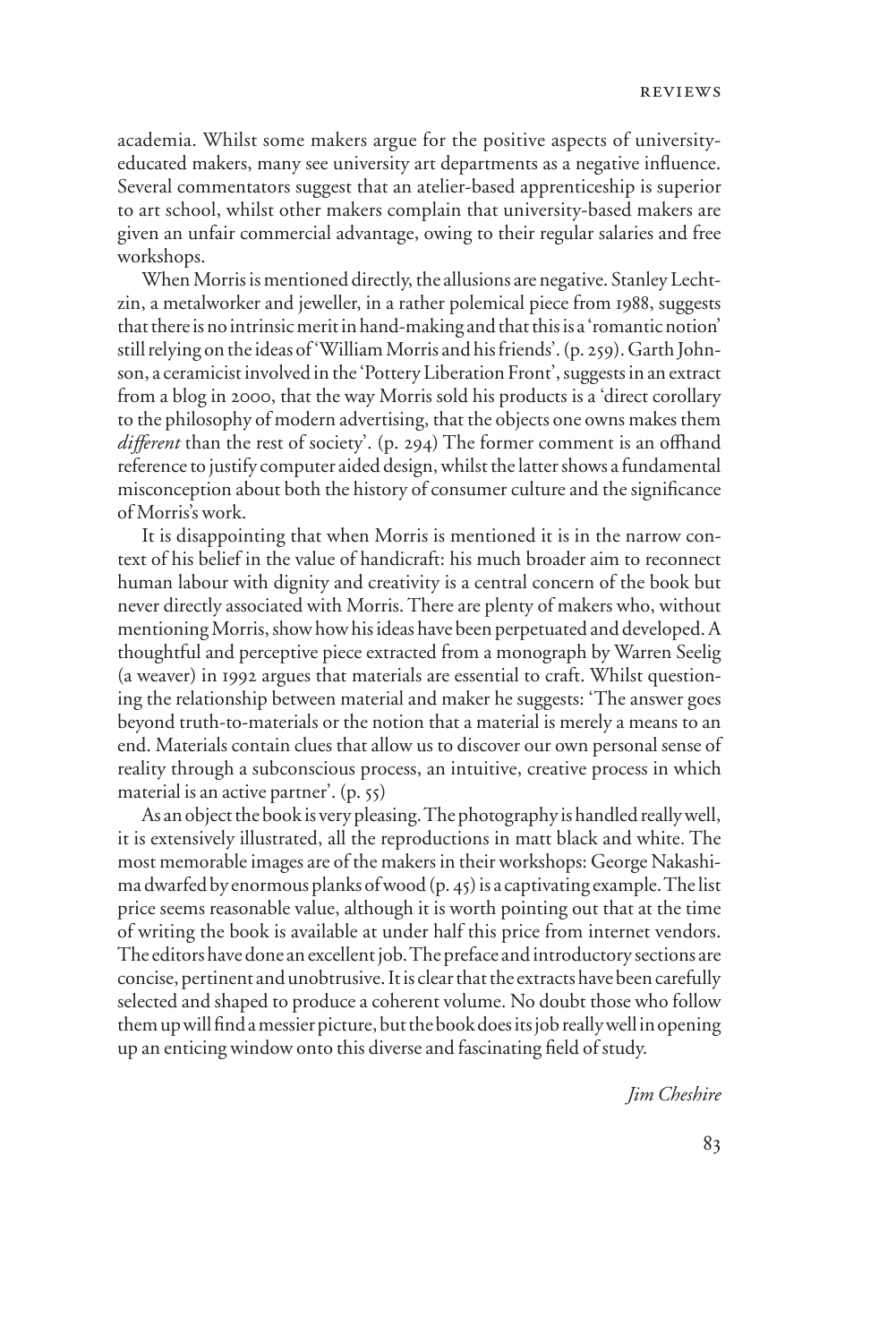#### THE JOURNAL OF WILLIAM MORRIS STUDIES .SUMMER 2010

John Potvin & Alla Myzelev, eds, *Material Cultures, 1740–1920, The Meanings and Pleasures of Collecting.* Farnham, U.K. and Burlington, U.S.A: Ashgate Publishing Ltd, 2009, 234 pp., 39 b & w illustrations. isbn 978-0-7546-6144-3, £55.00.

For his part, Morris believed that beauty and function, through the hands of a good craftsman, entered into an eloquent and sensuous sort of dance, in which the viewer, the user and the collector overlap in as much as they easily neglect to differentiate where the desire for beauty ends and where the appreciation for technical skill begins. (p. 6)

This beautifully written sentence belies the bulk of the introduction to *Material Cultures, 1740–1920*, which runs to nearly seventeen pages and is a tough read for anyone not of a philosophical bent. Potvin and Myzelev seem determined to out-Baudrillard Baudrillard, or out-Benjamin Benjamin, Stewart, Pearce or Kant in this section, as if thesis-speak is necessary for peer validation; it probably is. Part of the aim of this book is to extend theoretical boundaries, and so a display of theoretical virtuosity and obfuscatory language is inevitable. Try this typical sentence:

The fourth line of investigation … is an intervention moving beyond the disciplinary ethos of material culture to argue more Firmly for the aesthetic, visual and semiotic potency inseparable from any understanding of material objects integral to the lives of their collecting subjects without falling into a traditional, isolating and aggrandising connoisseurial elitism, which reifies the Kantian object/subject divide in its avocation of aesthetic disinterest. (p. 9)

Had I not been reading for Morris, I would have flung the publication from the Tarpeian rock on reaching page seventeen. This would have been a shame, as the essays which follow the introduction, by eleven different scholars, including Potvin and Myzelev, are informative, amusing, and by and large not overweighted with philosophical deconstruction. This collection studies collectors and their collections of craft, design and fashion, providing them with historical context and meaning.

In 1785 Karl Philipp Moritz wrote, 'it follows that an object cannot be beautiful purely because it gives us pleasure, for otherwise everything that is useful would also be beautiful. The thing that gives us pleasure without being of any real use to us is what we call beautiful'. (p. 5) Not mentioned in this book, despite his mastery of glorious ornament, which, through modernism's lens would be labelled an 'excess', the book collector William Morris said something slightly different, and rather modernist, on 19 February 1880, in his lecture 'Labour and Pleasure versus Labour and Sorrow' at the Birmingham School of Design:

Believe me, if we want art to begin at home, as it must, we must clear our houses of troublesome superfluities that are for ever in our way, conventional comforts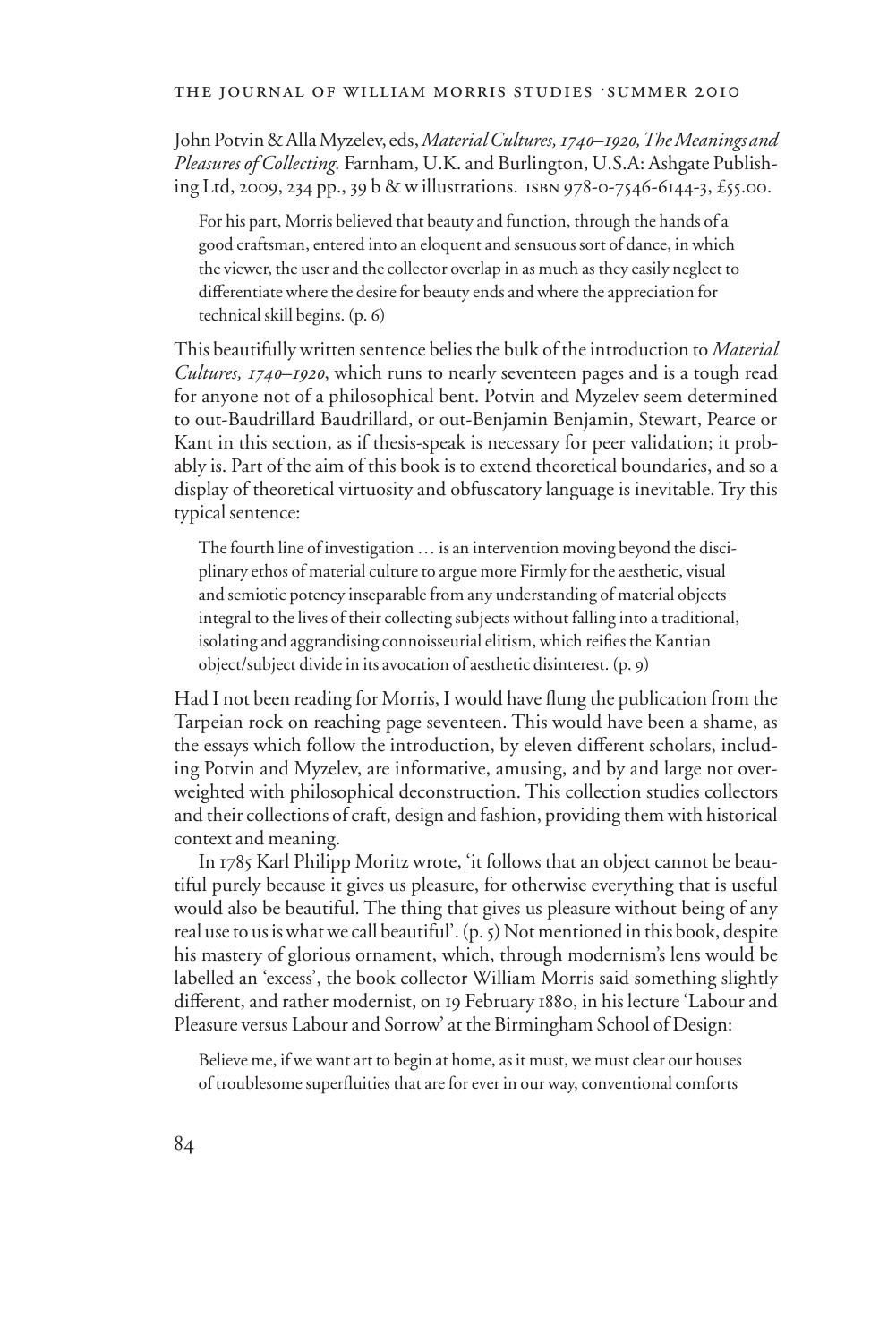that are no real comforts, and do but make work for servants and doctors. If you want a golden rule that will fit everybody, this is it: have nothing in your houses that you do not know to be useful, or believe to be beautiful.

Stacey Sloboda's essay 'Porcelain bodies: gender, acquisitiveness, and taste in eighteenth-century England' describes how Adam Smith had tried to unite beauty and utility through the notion of 'fitness' in *The Theory of Moral Sentiments (1759)*. 'He argued that the more perfectly an object is suited to its use, the more beautiful it becomes'. This seems to lead directly to Morris.

A gender divide has traditionally equated women with consumption but men with collection, but Sloboda deconstructs the 'mythomorphic' figure of the female china collector. She describes the acquisition and display of china collections and china's correlation in literature with the fragility of female virtue, intellect, and the delicate feminine body. Clive Edwards's essay describes craft collections made for the home by women between 1750 and 1900. Gendering, partly influenced by determinist philosophies and 'promoted both in schools and in print, meant that by the mid-eighteenth century, any visual awareness which women had developed was particularly directed towards their homes'. (p. 37) During the nineteenth century, homemade collections of shell work, spill work or lace, joined others in the home: books, art, 'cult of death' ephemera, taxidermy, and so on. (p. 38) The interior became the collection 'en masse', an exhibition space, a public expression of the self, central to the 'performance' of family life.  $(p, 50)$  The making and collection of objects was literally a labour of love, filling up time and providing comfort and a creative outlet, but they also filled up the interior alarmingly, which has been equated with mania or what philosopher Max Nordau described as 'an irresistible desire among degenerates to accumulate useless trifles'.  $(p. 44)$ 

In her essay 'Spatializing the private collection: John Fiott Lee and Hartwell House', Anastasia Filippoupoliti describes the collections of Lee (1783–1866), his observatory, and his eclectic displays of scientific and antiquarian artefacts at Hartwell House which was open to the public by arrangement. Lee was a patron and member of numerous learned societies. The collection, of 4,650 artefacts on his death, reflected well upon his standing both through its public display and through his largesse in donations to institutions such as the British Museum and the Society of Antiquaries. Lee's taxonomy was influenced by international exhibitions so that groups of objects were exhibited in series, rather than individually, and he used the classification systems of public institutions.

Nadine Rottau discusses the aftermath of the Great Exhibition of 1851 in her essay, ' 'Everyone to his taste', or "truth to material"?: the role of materials in collections of applied arts'. New materials such as hard rubber and xylonite defied the accepted definition of 'truth to materials' because they were able to imitate the qualities of others such as ivory, bronze or marble. They were thus rejected by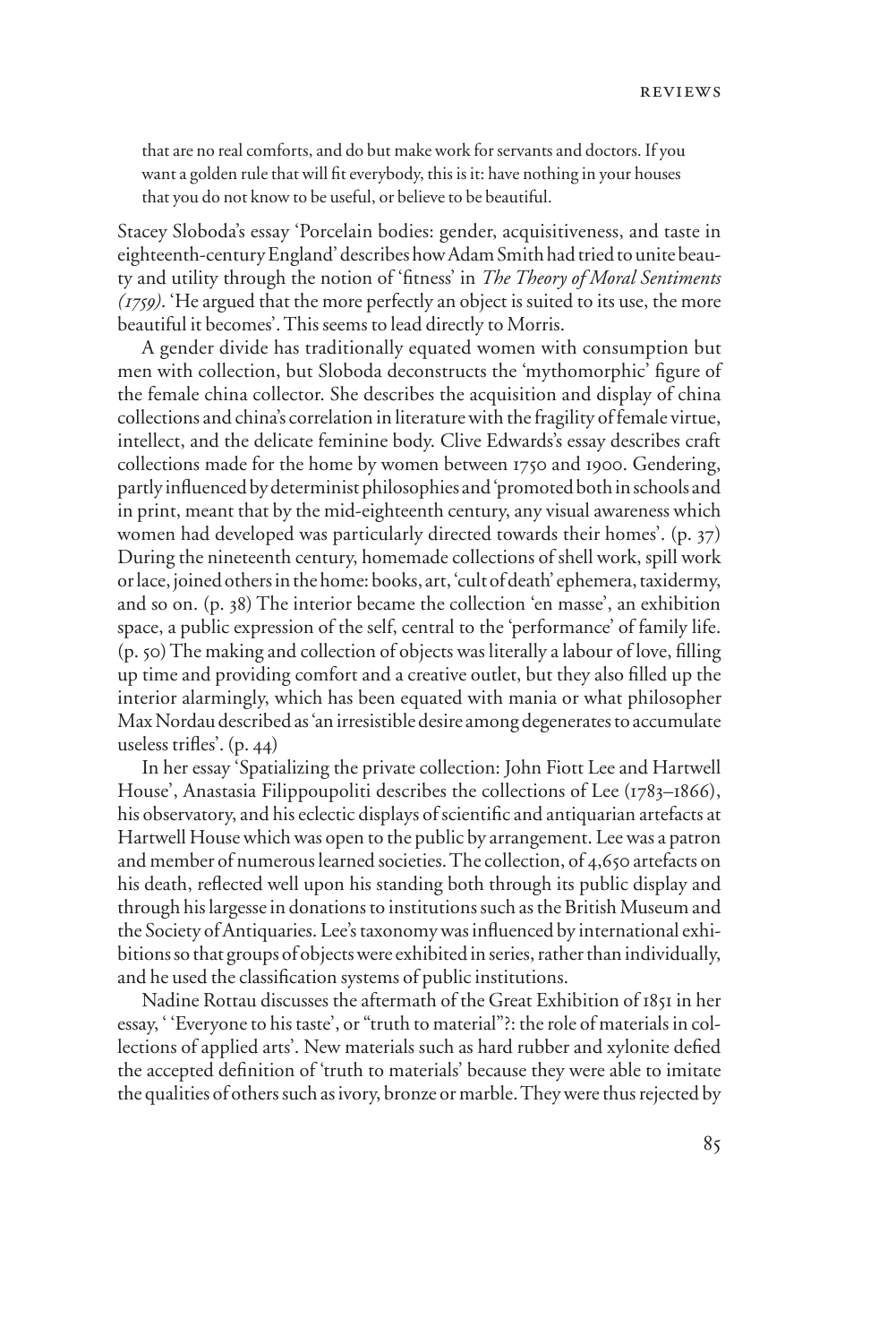gurus of good taste and condemned as 'moral delinquencies'. (p. 83) The displays of the 'Chamber of Horrors' at the Museum of Ornamental Art in London made connections between materials, bad taste and morality in its collected displays.

Several essays study issues of 'colonial and capitalist strategy', or Orientalism, in the process of collecting artefacts from other, exotic, cultures. Artist John Frederick Lewis (1805–76) made a large collection of Middle Eastern women's costume while living in Egypt. On his return to England, he employed his collection in order 'to fetishize' harem women's clothing, and made a series – a collection – of paintings which used the harem as its subject. (p. 102) He dressed his models with the rich fabrics and clothing from his own collection, with an excess of colour, sumptuous pattern and weave. His clothing collection 'functioned to reiterate racial and gendered difference, keeping at bay any similarities between the Western viewer and the Easterner'. (p. 105) The harem is itself a collection of course, and Joan DelPlato's essay provides an interesting critique of Lewis's pictures and the collectors who purchased them. John James Ruskin owned two. Whilst the paintings reference the Orient and the real harem, they are in fact simulacra. Lewis's young wife Marion was his most frequent model.

Anne Anderson's essay ' "Chinamania": collecting Old Blue for the House Beautiful, c. 1860–1900' is a delightful account of the influence of the mania for Old Blue china upon James McNeill Whistler, Dante Gabriel Rossetti, Oscar Wilde and the Aesthetic Movement. Old Blue provided its owner with 'otherness' and exoticism. However, Anderson argues that china collection also signalled the feminine and the effeminate and brought accusations of decadence, perversity and sexual 'inversion'.

The heightened emotionalism of the aesthete connotes an erosion of masculinity, while the transference of affections to objects and an insatiable appetite may be read as a subversion of sexual desire. As a 'rule-governed passion' collecting can be likened to a degenerate mental condition with the potential to undermine gender relations and negate sexual differentiation ... was Blue itself a sign of 'negative characteristics'? (p. 111)

Old examples of Blue could be purchased from Marks on Oxford Street or Joel Joseph Duveen, as well as junk and bric-à-brac shops. Marks's business card was said to be a collaboration between Whistler, who supplied the pictured 'Hawthorn' jar and peacock feather, Rossetti who designed the Japanese background, and Morris, who designed the typography. (p. 124) Rossetti 'purchased two "sumptuous" Hawthorn jars with covers from Marks for £120 in 1867'. (p. 117) However, he was forced to sell them back, at a loss, following his breakdown in 1872. They were bought by William Armstrong, and one is included in his portrait hanging in the dining room at Cragside. Rossetti and Whistler often included Old Blue in their paintings and the intense rivalry between them sparked full-blown Chinamania.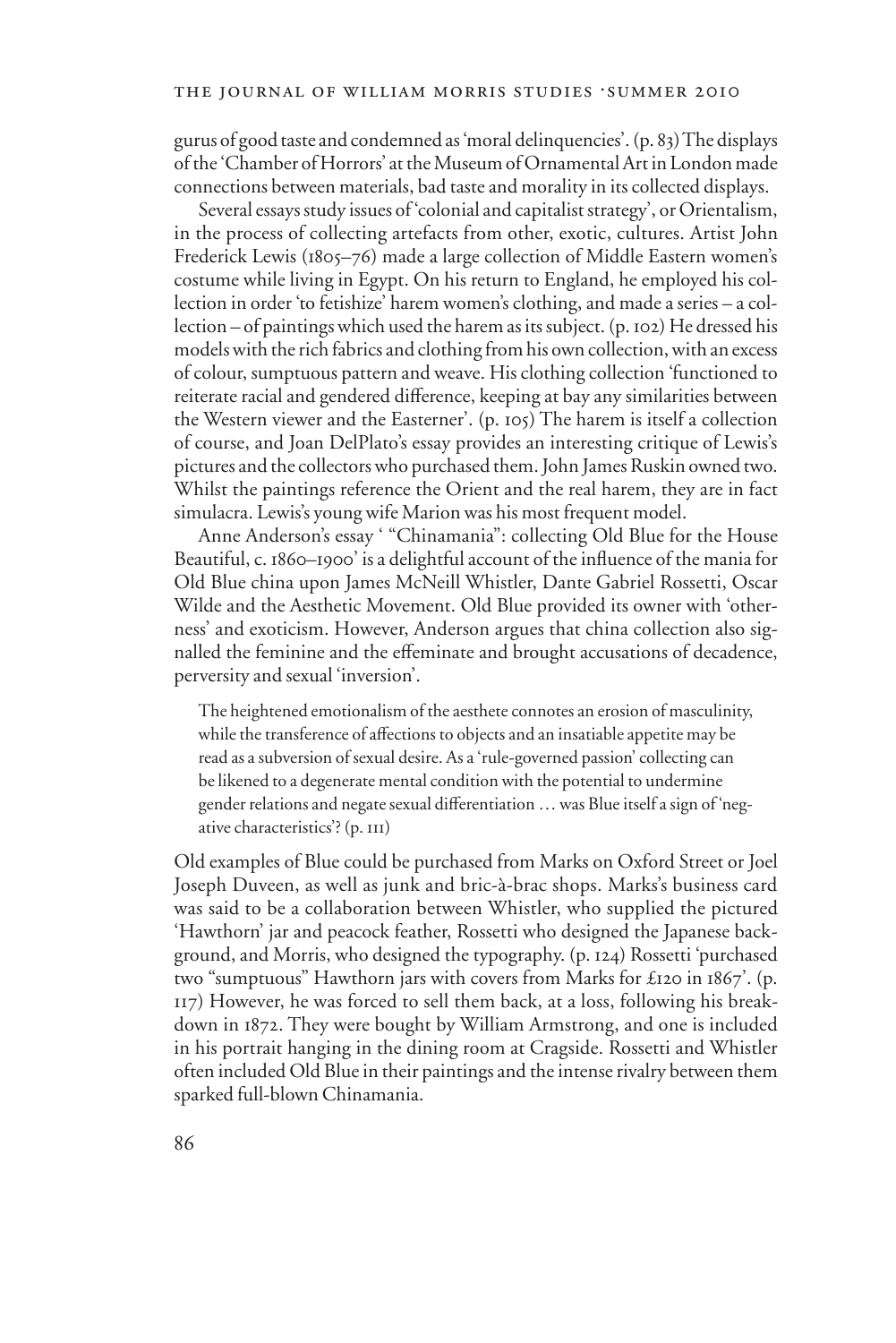When Whistler bragged about his own pots, Rossetti evidently retorted, 'My dear Jimmy, if I take to it, I will beat your collection in a week'. This he did by purchasing for £200 an entire collection of blue and white from the Marquis d'Azeglio, the retiring Sardinian ambassador: 'since I lately bought all in a bunch this gorgeous collection, I pant and gasp for more.' (p. 120)

In 'From specimen to scrap: Japanese textiles in the British Victorian interior, 1875–1900', Elizabeth Kramer discusses collections of decorative Japanese art in Britain following the London International Exhibition of 1862, when Japanese objects were displayed for the first time since the reopening of Japan to the West in 1854. She challenges the accepted chronology of the craze for Japanese design, which placed interest from collectors, artists and critics in the 1860s, the espousal of Japanese art by the Aesthetic Movement in the 1870s and a full-blown mania for all things Japanese in the 1880s. The real situation was more complex, with Japanese textiles and artefacts 'blurring class distinctions, elite and popular culture and masculine and feminine spheres and roles in Victorian Britain between 1875 and 1900'. (p. 130) Kramer describes the dictates of domestic advice literature about the display of exotic collections and the artistic positioning of artefacts and draperies.

In *Beautiful Houses* (1882), Mary Eliza Haweis examined the relationship between collections of exotica and interior display in famous homes. 'Hints of Japan' were 'detected in the furniture, curtains, and portières' in the home of painter George Henry Boughton. His studio was 'swathed in *Oriental* rugs, embroideries, and old tapestries, with Persian and Indian rugs and cushions adorning settee and floor'. In Alma-Tadema's studio, 'an entire wall was covered in shelves with innumerable "draperies" rolled up – protruding enough to be distinguished'. (p. 133) Edward Burne-Jones's studio contained 'heavily carved furniture, stained glass, embroideries and tapestries'. Artists carefully arranged their studio collections to appeal to the sensibilities of prospective customers. In *Hints on Household Taste* (1872), Charles Eastlake dictated how to display collections in a domestic environment, by placing associated groups together so that 'a little museum may be formed and remain a source of lasting pleasure to its possessors, seeing that "a thing of beauty is a joy forever". ' (p. 140) Displays in department stores and curio shops of middle range 'oriental' fabrics and objects inspired emulation. Middle-class homemakers were 'encouraged to participate in collectorly behaviours'. (p. 145)

Judith Codell is scathing about Viceroy George Curzon's influence upon the representation of Indian craft during the early twentieth century. Indians had to be seen to be producing purified, completely Indian craft, whilst the British were able to produce both high art and crafts. In 'Indian crafts and imperial policy: hybridity, purification, and imperial subjectivities', Codell details the influence of Curzon's speech at the opening of the Delhi Coronation Durbar in 1903. By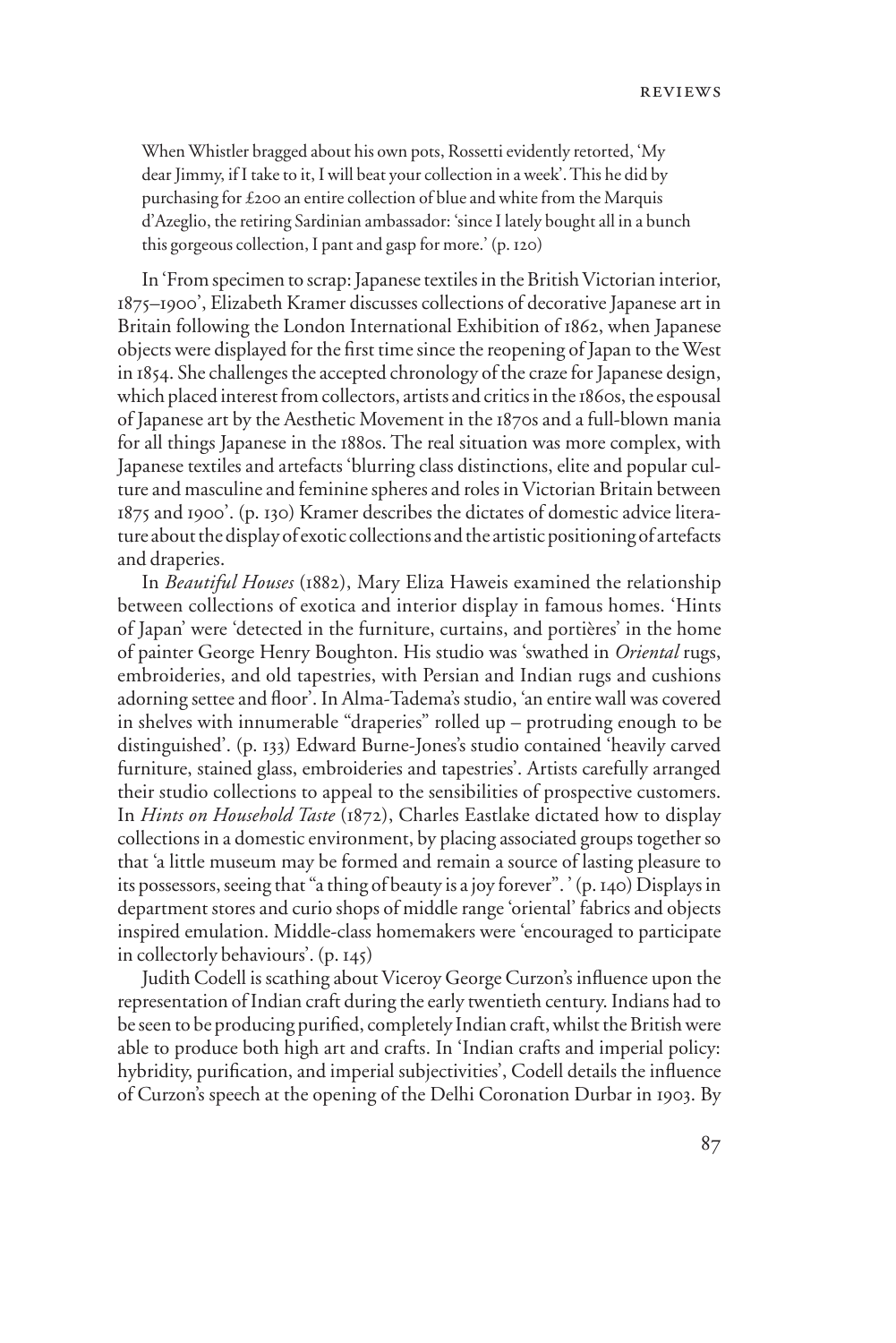1851, many Indian objects were already European in form, and Indian art was traditionally hybrid. Indians mimicked European dress and furniture, which threatened the authority of colonial discourse and endorsed hybridity. However, George Birdwood's influential publications, written between 1878 and 1880, and inspired by the 1877 Coronation Durbar, nurtured the myth of the spirituality of the Indian village craftsman, who 'polluted no rivers, deformed no pleasing prospects, nor poisoned any air'. (p. 153) Displays from the 1880s on consciously policed Indian goods for signs of Europeanisation, 'differencing and "othering" Indian things as *not* European. ... Curzon's purification was as important to fantasies of a pure Britishness as it was to fantasies of restoring Indian traditions.'  $(p. 154)$ 

Alla Myzelev describes the formation of the Peasant Arts Society and the Peasant Arts Museum in Haslemere in 'Collecting peasant Europe: peasant utilitarian objects as museum artefacts'. Owing to Enclosure, Britain had lost her own peasantry, and thus her vernacular traditions, and it was intended that this void be filled through the import and display of foreign peasant objects and the revival of peasant handicrafts. This initiative formed part of an international Romantic Nationalism movement which led to the formation of open air museums of peasant art and architecture, such as Skansen (Stockholm), and art and craft revival groups. The myth of an idealised past and a pure Nordic race was implied. Gerald Davies, one of the leaders of the Haslemere group, acquired only 'those objects that were to produce pleasure in the making and in the use, but not to produce direct gain of money'. (p.174) Pottery was thus excluded.

In another nod to Romantic Nationalism, 'Collecting the Sublime and the beautiful; from Romanticism to revolution in Celtic Revival jewellery', Joseph McBrinn makes a study of Irish jewellery designers, who created and collected objects impregnated with nationalistic messages during the late nineteenth and early twentieth century, an era of growing revolutionary horror, and collates the revival in Celtic jewellery with Edmund Burke's ideas of 'terror' and 'pleasure'. Between 1839 and 1896, a number of precious Celtic artefacts were discovered across Ireland, the Cross of Cong, the Tara Broach and the Ardagh Chalice among them. These were collected and would form the nucleus of a new national collection. Copies of them were copied and sold, together with other derivative Celtic designs. 'Jewellery became the epitome and embodiment of the sublime in the sense that as an object it came to reflect the ravages of the era as opposed to an abstract ideal of beauty.' (p. 212) 'These precious objects betrayed not only the political inclinations of their wearers, but also helped to construct an historical continuum between the medieval mastery of the Celtic craftspeople and a modern nationalistic awareness.' (p. 12)

Illustrator Charles Ricketts (1866–1931) and artist Charles Shannon (1863– 1937) enjoyed a long and devoted domestic relationship which transgressed the gender codes of late Victorian and Edwardian economic and domestic systems.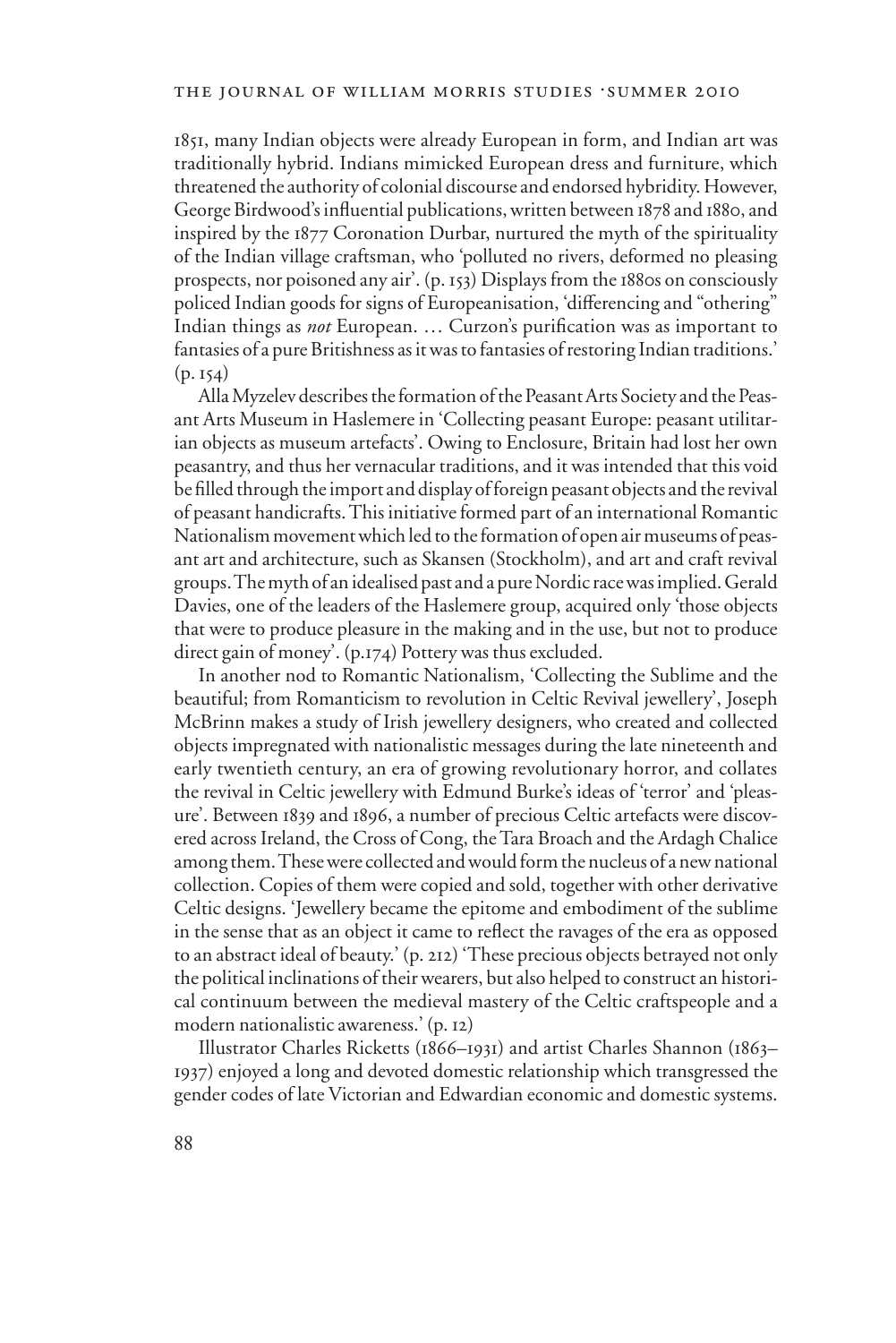In 'Collecting intimacy one object at a time: material culture, perception, and the spaces of aesthetic companionship', John Potvin shows how what he calls their 'queer' collection of beautiful things made it possible for them to re-imagine their home – The Vale, their house in Chelsea –away from the dominant bourgeois definitions of domesticity and masculinity. It became a popular destination for artists and writers.

Oscar Wilde was a close friend and introduced the artist Sir William Rothenstein who was 'quickly charmed by both the men and "their simple dwelling"'. He recalled the 'primrose walls, apple-green skirting and shelves, the rooms hung with Shannon's lithographs, a fan-shaped water-colour by Whistler, and drawings by Hokusai'. (p. 199) Potvin describes the entire home functioning as a sort of 'phenomenological cabinet of curiosity' and quotes a delightful description of the now depersonalised collection, displayed in the Fitzwilliam Gallery in Cambridge in 1939, after the death of Ricketts and Shannon. 'It is like going to a cemetery, gazing at a mummy in a crystal coffin: the presence that once informed it all, the daily life which flowered among these things, the flow of conversation, of laughter, the sense of being in the intimate company of great art collected by a zealot, himself a genius, all that is gone, gone.' (p. 201) The objects assumed identities all of their own; Shannon once referred to three Sheffield jugs as 'Bullfinch,' 'Swallow', and 'Fatty'. (*Ibid.*)

As *Material Cultures, 1740–1920* is written by eleven different authors, there is bound to be slight unevenness in its presentation, but by and large it achieves a unity of approach. There is the odd inaccuracy, however: on p. 153, Julie Codell describes how 'In a *Times* letter of 1 May 1879, the who's who of the arts and crafts movement (such as William Morris and C.R. Ashbee …) praised Birdwood's condemnation of industrialization and of the government for eviscerating Indian arts'. This does not quite ring true, as Ashbee would only have been sixteen at the time, and I can find no record of the letter in the literature. Alla Myzelev repeatedly uses the term 'natural history museums' to describe museums specialising in the collections of art and artefacts, which sounds odd to an English ear. It may have been altered in trans-Atlantic translation.

## *Diana Andrews*

Vanessa R. Schwartz & Jeannene M. Przyblyski, eds, *The Nineteenth-Century Visual Culture Reader,* London: Routledge, 2004, 405pp. Hbk isbn 0415308658, £75; pbk 0415308666, £22.99.

At first sight, the title of this book might lead readers of this *Journal* to expect some considerations of such prominent Victorian visual topics as Morris and the Arts and Crafts movement. However, that is emphatically not the case: the index offers 'art' only under 'art galleries' and, oddly, 'art pour art'. Ruskin does make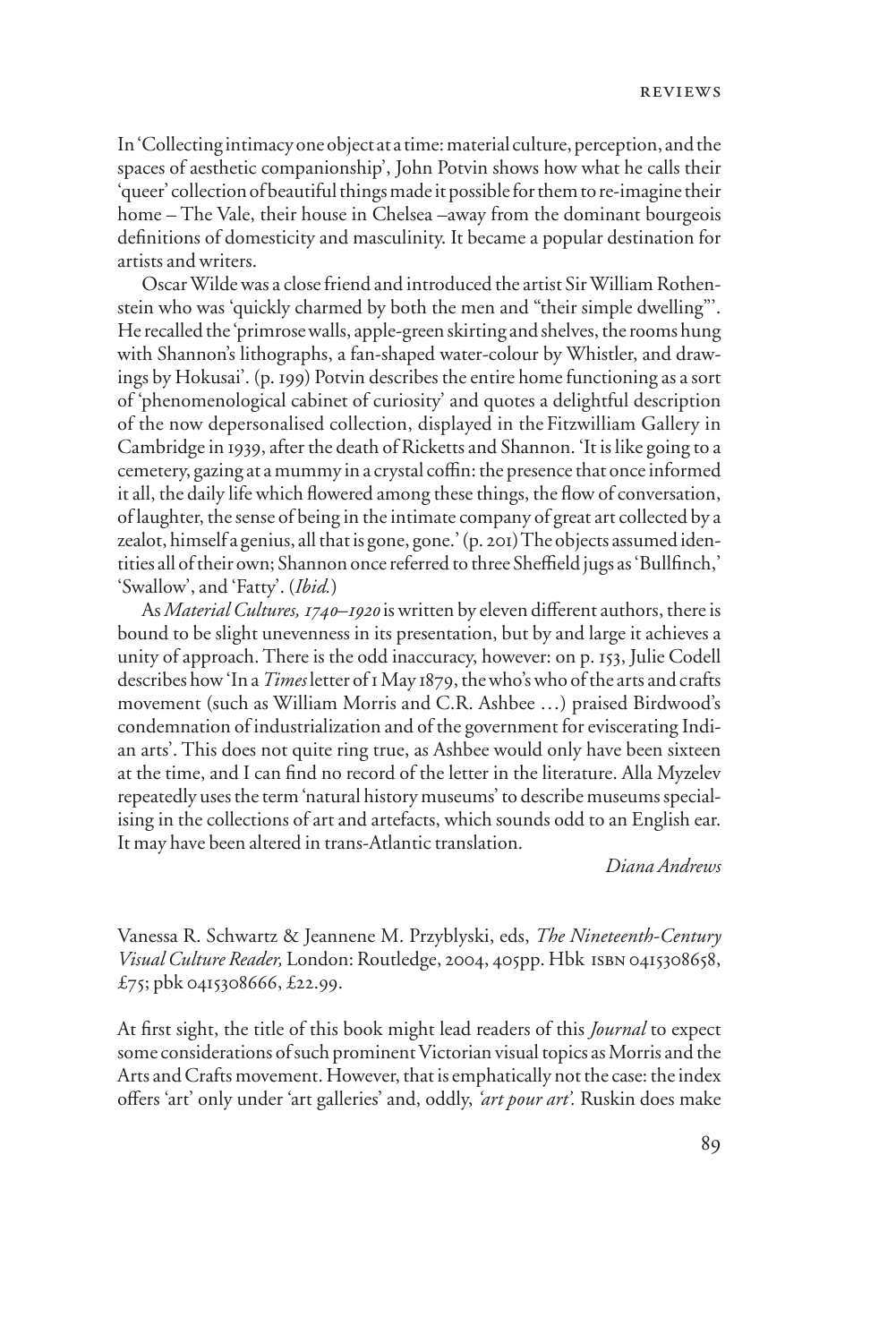a brief appearance, but only in context of his contention, in Wolfgang Schivelsbusch's illuminating account of 'Panoramic Travel', that 'all travelling becomes dull in exact proportion to its rapidity' (quoted p. 96). The editors point out that the kind of attention to visual culture now to be found 'everywhere in universities' (p. xxi), and of which this book is a product, is an extension of the interest in 'the social history of art' developed during the 1960s and '70s. Just as literary criticism influenced by feminism, Marxism and Said's critique of Orientalism extended its range beyond the traditional literary canon, so art criticism began to take an interest in a range of images not restricted to the accepted masterpieces of Western art. Academic studies in visual culture took this process further, moving away from the aesthetic towards a variety of cultural concerns.

In this book seven artists – none of them British – are discussed in some detail, of whom Cézanne, Delacroix and Manet are accepted masters. But their works are considered here not for their aesthetic qualities, but for their cultural and historical significance, Cézanne in relation to prostitution in Paris during the 1870s, Delacroix to Orientalism, and Manet to the depiction of French society during the 1860s. Four less-known artists are also considered, Jean-Leon Gérôme, Guillaume Guillon-Lethière, J.Q.A. Ward and Adolphe Willette. Gérôme is discussed with great insight by Linda Nochlin, in the context of 'The Imaginary Orient', focussing on his *Snake Charmer,* painted during the late 1860s and used on the cover of Said's great book. The charmer himself has his back to the viewer, exposing what Nochlin describes as 'the manifest attractions of [his] rosy buttocks and muscular thighs'. (p. 290) She goes on to show the painting's avoidance of history and of any allusion to the Western viewer for whose benefit the painting exists, emphasising also its claims to realism and the attitude to the Orient which it embodies. Guillon-Lethière, by contrast, discussed by D.C. Grigsby, was born in French Guadeloupe, the illegitimate son of a French official and a black slave, but came to Paris around 1785 and made a successful career there. The painting principally discussed is the *Oath of the Ancestors,* 1822, which shows the alliance during the revolution which had taken place in Sainte-Domingue (now Haiti) of the mulatto officer Alexandre Petion and the black slave leader Jean-Jacques Dessalines. The discussion of this painting and of the career of this remarkable artist, previously unknown to me, is both surprising and illuminating.

Also remarkable is the sculpture of *The Freedman* by John Quincey Adams Ward, first exhibited, as Kirk Savage tells us in an article tellingly entitled 'Molding Emancipation', in New York during the spring of 1863. It contrasts strongly, we are shown, with the conventional images celebrating the victory of the Union, in which the slave is a crouching kneeling figure being raised by the hand of a white man, often Lincoln himself. Ward's Freedman is very different: he 'does not beg or despair. He has gotten off the ground and broken his own chains, which he still clenches in one fist  $\dots$  No longer passively awaiting salvation from above, this figure exudes an active force shaping his own destiny'. (p. 267) Sav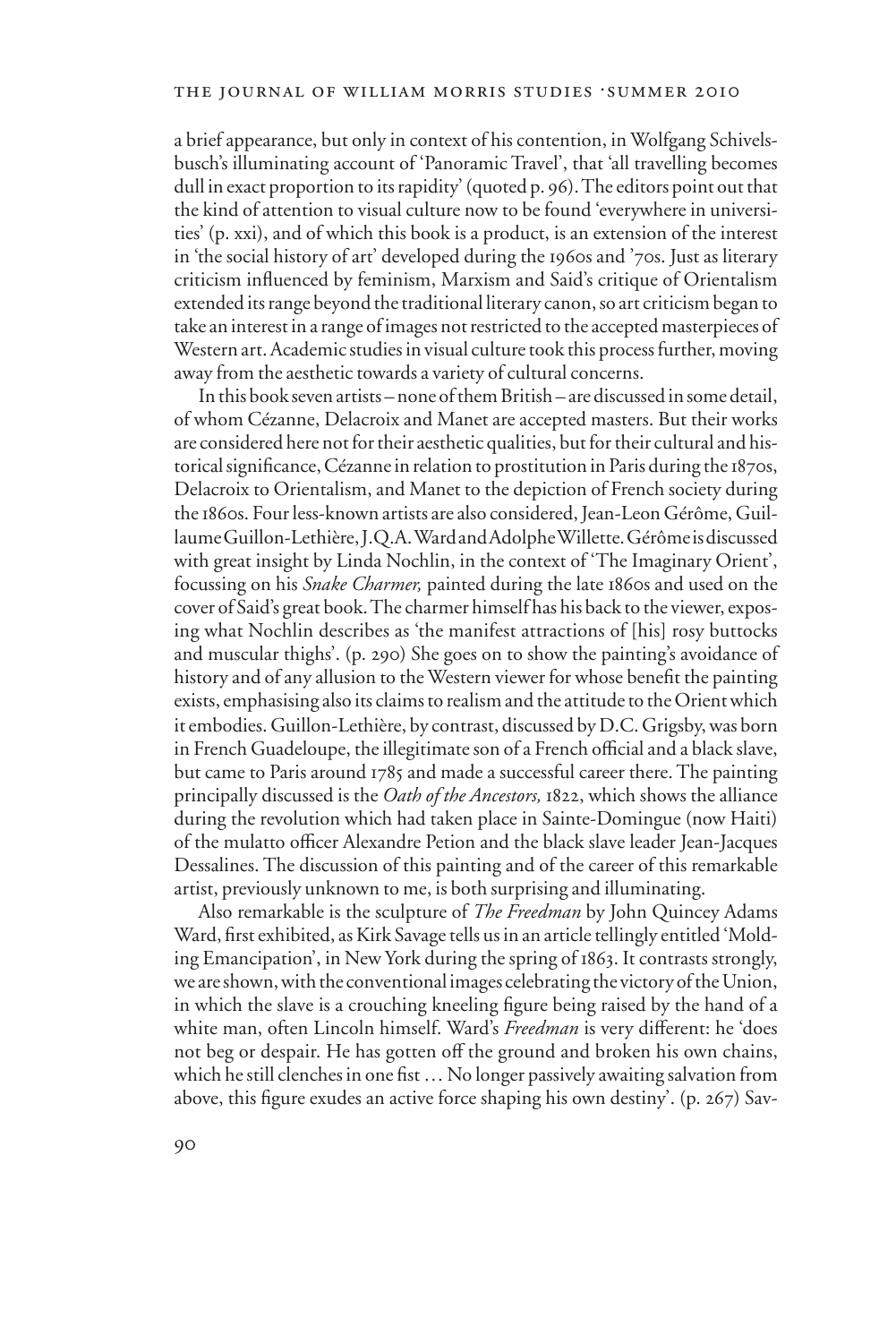age discusses other aspects of the figure, including its realism and its nudity, and considers why it failed to become the favoured image for Civil War monuments. He regrets that Ward soon gave up working in the mode of *The Freedman,* to provide more traditional and popular monuments, pointing out that 'there was precious little public sculpture in the nineteenth century (or even the twentieth) that did any justice to African Americans'. (p. 274) It is a revealing story and well worth telling.

Finally, Marcus Verhagen discusses some work by Adolphe Willette, described here as 'the Bohemian artist' (p. 327). Verhagen is interested in the culture of Montmartre in the 1880s, in which, he argues, the Bohemians offered a kind of aesthetic critique of 'the materialism of contemporary French society' (p. 327). Willette was prominent in this as an illustrator for magazines and caricaturist, producing in 1885 a stained-glass window of *The Golden Calf* for the Bohemian cabaret Chat Noir, in which the Calf is shown presiding over the dissolution of French civilisation. Unfortunately, as Verhagen shows, the basis of the critique could be crudely anti-Semitic; an unpleasant election poster of 1889 by Willett ('Candidat Antisemite') exhibits this disturbingly. It is not surprising to read that Willette became an anti-Dreyfusard in the 1890s, though it is reassuring to find that there could be other attitudes in Bohemia: Théophile-Alexander Steinlen produced a series of lithographs celebrating the Commune of Paris, and became supporter of Dreyfus. Again, this is material well away from central aesthetic concerns that is well worth encountering.

However, as this *Reader* makes abundantly clear, the range of visual culture extends far beyond painting and sculpture. The basic – and surely unchallengeable – assumption is that the nineteenth century greatly increased the amount of visual material confronting the spectator, especially in the expanding cities of Europe and North America. In this process, crucial parts were played by the development of electricity, by photography, by advertising, and later by cinema, in parallel with the proliferating modes of reproduction of images in the press and on the streets.

This indeed is part of the understanding of 'modernity' promoted by the editors. As historical background, they include some of the classic accounts of this development to be found in the writings of Baudelaire, Marx, Freud (on dreams, and their necessary visuality), Benjamin and Foucault. They then organise their material in six further sections in order to demonstrate the new visual experiences of the era. The first is concerned with official exhibitions, beginning in Hyde Park in 1851, but also with the educational slide collection built up in the Edwardian era by the Colonial Office Visual Instruction Committee to educate the young in knowledge of the British Empire, and with the expanding social activity of shopping, particularly for women; Erika Rappaport's 'A New Era of Shopping' offers a thoroughly entertaining as well as informative account of how Gordon Selfridge succeeded in bringing American business practices to Oxford Street in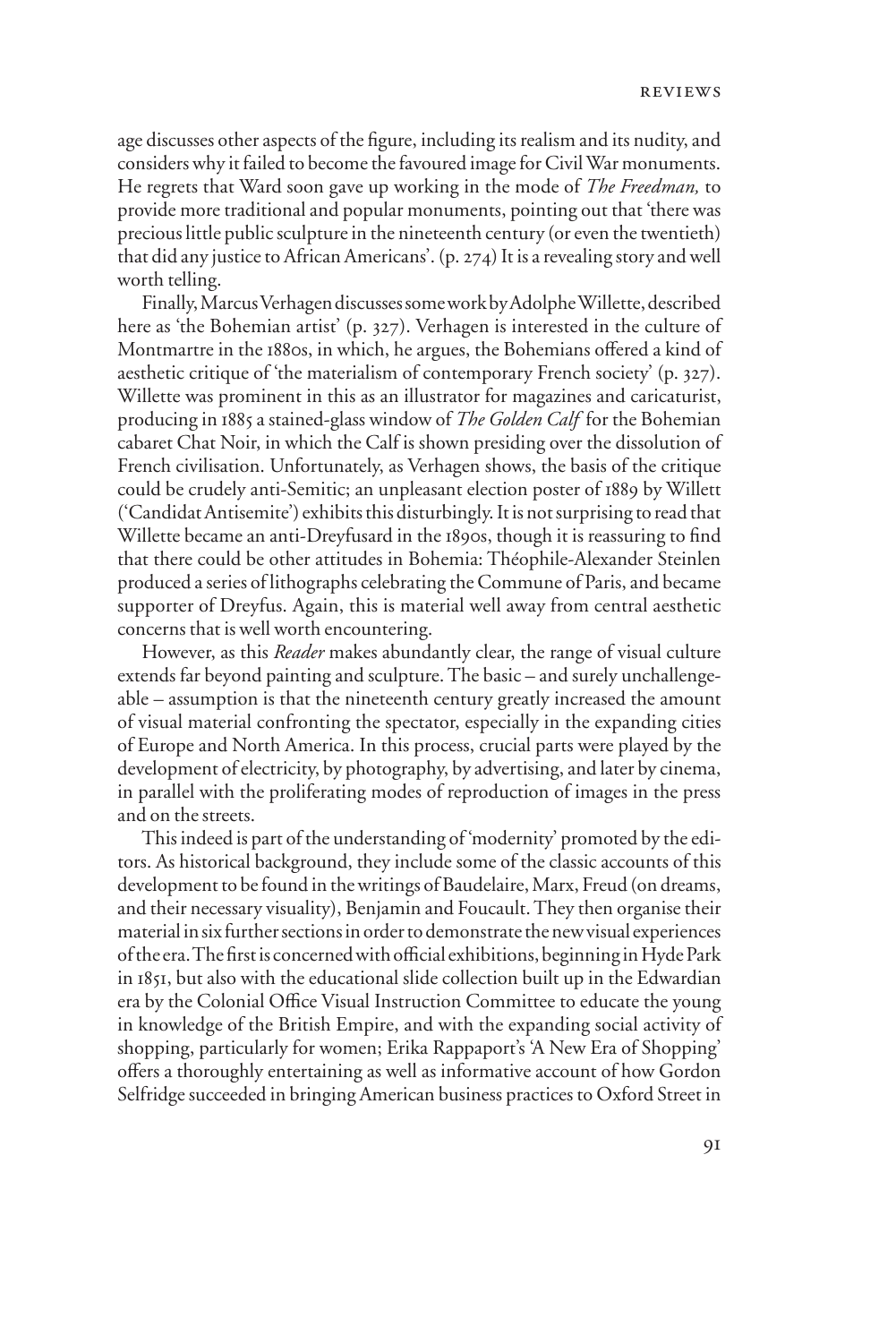1909 (the book does not confine itself strictly to the century indicated in its title) The next section concerns the City, with accounts of the Ringstrasse in Vienna, Haussman in Paris, street signs in New York, Henry James in London in 1888 (that 'dreadfully delightful city'; p. 206), and photography promoting the image of Los Angeles. (Morrisians may note that James's essay roused Morris's ire in a contribution to *Commonweal* in December 1888: James's 'ingenious paper' was written from the standpoint of the 'superior middle-class person who looks upon the working classes as a useful machine and having no experience of their life, has not imagination enough to realise the fact that the said machine is composed of millions of men, women and children who are living in misery ...')

 The following section is devoted to 'Visualizing the Past' and includes the accounts of Guillon-Lethière's paintings and Ward's sculpture, already discussed, as well as commenting on illustrated history books and on Buffalo Bill Cody's Wild West show, which reached some six million spectators in a six-month season during 1893 (p. 285). The section on 'Others' includes Gérôme's Orient, Cézanne's erotic scenes, German ethnographic shows (Carl Hagenbeck held shows of non-Western people in Berlin, with 93,000 visitors attending on one day in 1883 in order to see a Mongolian troupe in the Zoological Gardens; p. 31), and the work of the Bohemians. Finally, the section on the public/private issue concerns itself with Suffragist banners (the third and last chapter with a British orientation), with the Parisian portière, with family photograph albums ('Baby's Picture is always treasured', according to Cyclone Cameras in 1898; p. 359) and the development of new psychological ideas at the end of the century.

Here, Debora Silverman, in her account that Jean-Martin Charcot, known for his interest in hysteria and his influence on Freud, takes us, rather unexpectedly, into the area of domestic design. She argues that 'The tension between reason and fantasy, order and disorder that shaped Charcot's artistic-medical persona was expressed in his personal practice of interior design'. (p. 385) Charcot not only collected decorative objects on his many trips abroad, but, in conjunction with his wife and daughters, created many original works in various media: a faience and painted lamp by Madame Charcot is illustrated, as is the elaborate mantlepiece and fireplace of their mansion home on the boulevard Saint-Germain. (pp. 386, 387) Silverman concludes that the new psychology of the period, which emphasised the irrational and the visual, 'provided the intellectual vehicle for the transformation of the domestic interior from a place to display a historical anchorage to one that expressed personal feeling'. (p. 388) Although this observation is provided with a French psychological basis, it is interesting to consider its possible application elsewhere. Can we see any parallel development in the history of design in Britain, to which Morris contributed? Perhaps one does not need an altogether new psychology to account for the desire of later Victorians – or indeed ourselves – to decorate homes in ways which related to more general attitudes to life rather than simply to indicate family histories.